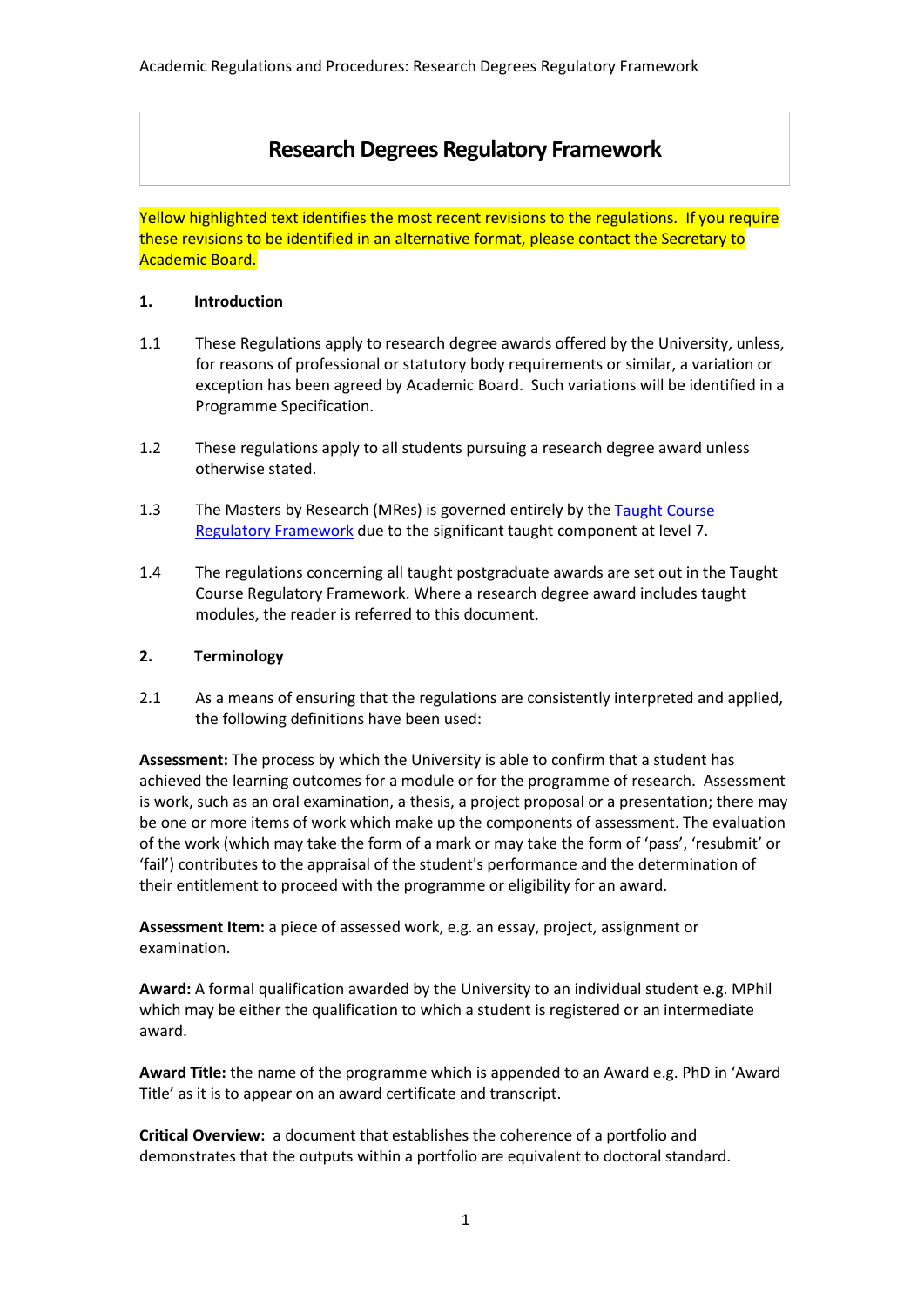**Exit Award:** A formal qualification awarded by the University to an individual student who has decided to leave a programme before completing the award for which they were originally registered. A student registered for a Professional Doctorate, for example, who has successfully completed the taught element of their programme may opt not to progress to the thesis stage. In this case the student can exit with a certificate of credit or complete a further 30 credits at level D and exit with the award of Postgraduate Diploma in Research Enquiry.

**Intermediate Award:** An award which can be obtained *en route* to the final award. Intermediate Awards are not awarded to a student who is continuing towards a higher award. The appropriate intermediate Award(s) will be identified in the Programme Specification. A student registered for a Professional Doctorate, for example, who has successfully completed the taught element of their programme may opt not to progress to the thesis stage. In this case, the student can exit with the intermediate award of Postgraduate Certificate Research Enquiry.

**Level:** a description of the research education module credit level i.e. 8 which is an indicator of the relative demand, complexity and depth of learning and of learner autonomy

| Level   | <b>Description</b> | <b>Framework for</b><br><b>Research Education</b><br><b>Qualification</b><br>Levels (FHEQ) | <b>National</b><br><b>Qualification</b><br><b>Framework</b><br>(NQF) |
|---------|--------------------|--------------------------------------------------------------------------------------------|----------------------------------------------------------------------|
| Level 8 | Doctoral Level     |                                                                                            | 8                                                                    |

A student may be described as studying at Level 8.

**Mark:** the percentage used to indicate the standard reached by a student in the item(s) of assessment and the overall module assessment.

**Maximum period of registration**: the maximum permitted period of time to complete a programme specified at the time of admission.

**Mitigation**: exceptional reasons outside of a student's control that either prevented a student from taking an item of assessment or affected their performance in an assessment.

**Mode of Study:** There are two modes of study, full-time and part-time. Full-time students are expected to engage in at least 37.5 hours per week of study. Part time students may work flexibly but should aim for an average of 22.5 hours per week across the year.

**Module**: a discrete unit of study with approved learning outcomes and assessment scheme. Modules are assigned to one or more subject areas. Each module will specify a level that indicates the intellectual standard required to successfully complete the module. Most modules are of a standard credit value although some modules (e.g. a Dissertation) may have a different credit value. A module will normally be taught and assessed over one semester. Modules may be designated 'open' or 'closed'.

**Portfolio:** A portfolio is a collection of outputs that are a product of an individual's research and/or professional practice which together form a coherent body of work.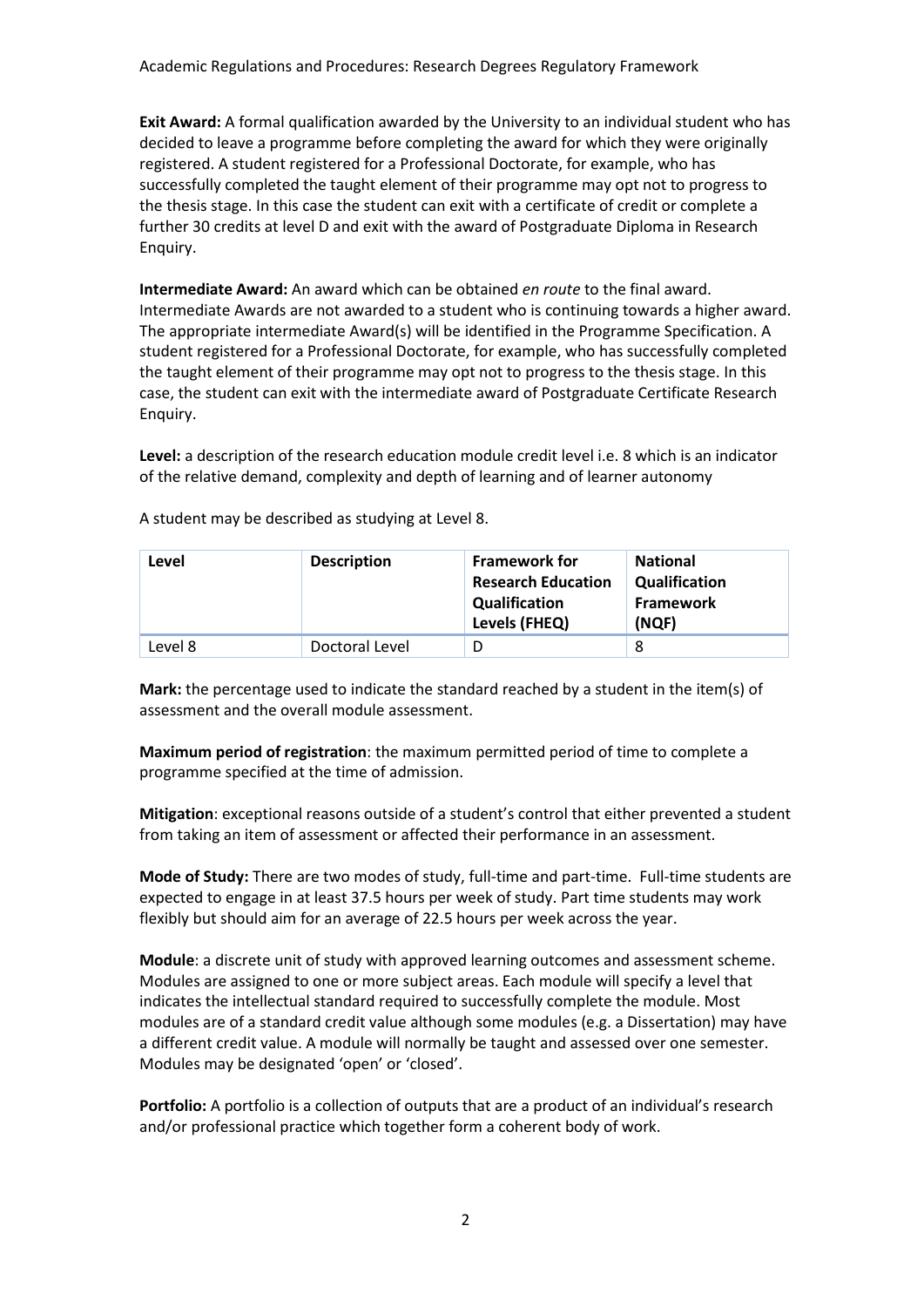**Programme of Research**: The structure and associated timetable for an individual student's research agreed with the supervisory team and kept under review by the University's Research Degrees Board. The programme will elaborate on the generic structure set out in the programme specification to identify key tasks, activities and milestones which when completed will enable the student to meet the requirements of the award.

**Programme Specification:** A document that specifies (amongst other matters) admission requirements for the programme, the structure of the programme, any particular conditions to be met (e.g. Professional and Statutory Regulatory Body requirements) for conferment of the relevant named award.

**Research Degrees Board:** The University body that oversees registration, progression and examination for research degree programmes under delegated power from Academic Board.

**Student:** Any person admitted or enrolled by the University of Worcester to follow a programme of research, or any sabbatical officer of the Students' Union. All students remain subject to the common and statute law, and any rights or constraints conferred or imposed by these regulations are in addition to, and do not alter in any way, their right and duties as citizens.

**Thesis**: A substantial independent piece of work following systematic and detailed investigation into a discrete area of research which will primarily be in written form although it may include material in other than written form.

**Transcript**: A formal and verifiable record issued by the University of what a student has studied and achieved.

*Viva Voce*: An oral examination.

## **3. The Admission of Students**

- 3.1 The admission of an individual applicant is at the discretion of the authorized admissions tutor(s), subject to:
	- a) the [University's policy on admissions;](http://www.worcester.ac.uk/registryservices/documents/AdmissionsPolicy.pdf)
	- b) a reasonable expectation that the applicant will be able to achieve the learning outcomes of the course and achieve the standard required for the award;
	- c) fulfilling the entry requirements as stated within the programme specification of the approved course.
- 3.2 Applicants for a research degree may apply at any time of the year but will only be permitted to commence their studies at one of the entry points as advertised by the University.
- 3.3 All applicants for a research degree must apply to the University using the appropriate application form.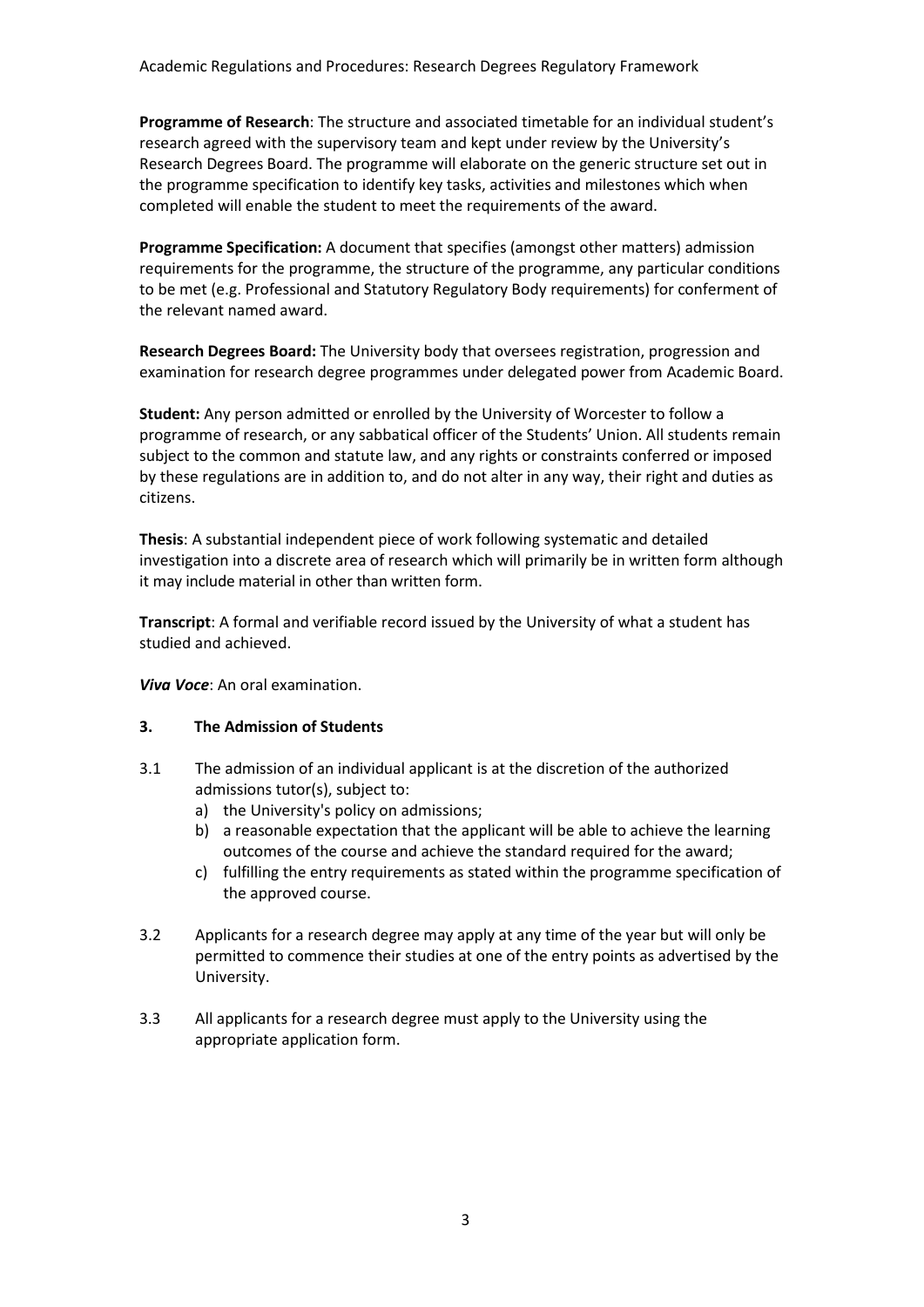- 3.4 The normal requirements to enable an applicant to be considered for admission onto a University research degree programme of study are as follows:
	- **a) MPhil**
		- i) First or Upper Second Class Honours Degree or an approved equivalent award;
			- or
		- ii) The applicant has appropriate research or professional experience which has resulted in appropriate evidence of achievement.

## **b) Doctorate (MPhil/PhD)**

- i) A Postgraduate Masters Degree in a discipline which is appropriate to the proposed programme of study;
- or
- ii) First or Upper Second Class Honours Degree or equivalent award in an appropriate discipline;
- or
- iii) The applicant has appropriate research or professional experience at postgraduate level which has resulted in published work, written reports or other appropriate evidence of achievement.

### **c) Doctorate (PhD by Published or Creative Work)**

- i) A Postgraduate Masters Degree in a discipline which is appropriate to the proposed programme of study;
- or
- ii) First or Upper Second Class Honours Degree or equivalent award in an appropriate discipline;
- or
- iii) Current employees of the University of Worcester;
- or
- iv) a current member of staff from a recognised Partner Institution who has held Registered Lecturer Status or Registered Administrator/HE Manager Status for a period of at least two years at the point of submission of the preliminary application;
- or
- v) researchers employed by an organisation with which the University of Worcester has a research agreement or memorandum of understanding.

## **d) Professional Doctorate**

- i) A Postgraduate Masters Degree in a discipline which is appropriate to the proposed programme of study; or
- ii) A minimum of 3 years senior management and/or business experience (DBA), a minimum of three years' experience of professional practice in an education context (EdD), a minimum of 3 years minimum experience in a health context (DHSc) and three years minimum experience in a health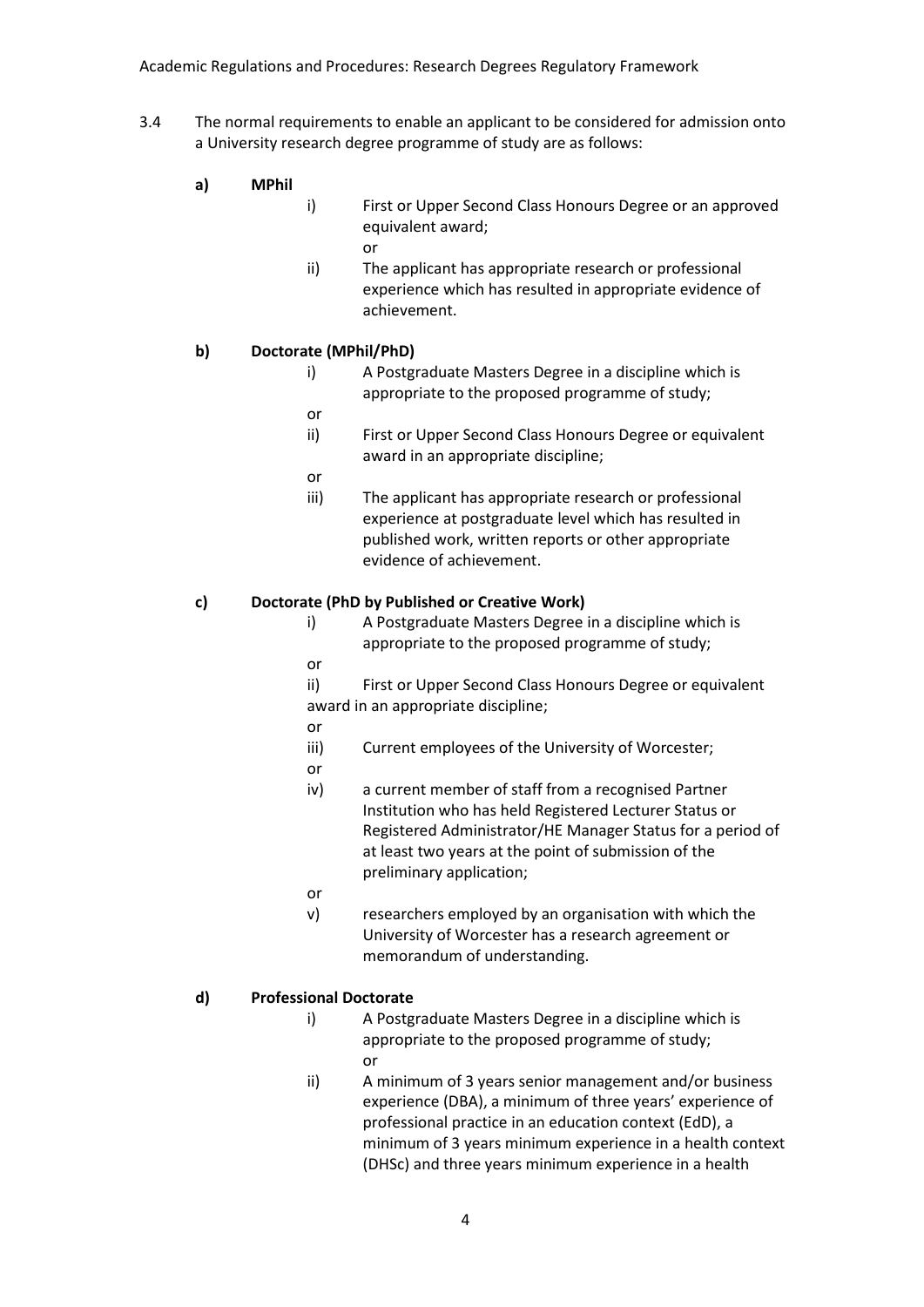context and Chartered Occupational Psychologist status (DOcc Psych).

- 3.5 Any applicants whose first language is not English or who have not been educated wholly or mainly in the medium of English must reach a minimum IELTS score of 7.0 with a score of 7 in writing (or equivalent in an approved test in English) or otherwise demonstrate that they have an adequate command of both written and spoken English before starting a programme. If an applicant does not meet this standard they may be required to attend a pre-sessional English course or any other requirement laid down by the University.
- 3.6 An applicant holding qualifications other than those specified above shall be considered on their merits. Evidence of ability and background knowledge must be provided in relation to the proposed topic and research degree.
- 3.7 All applicants must produce at or before initial Registration evidence of their identity and relevant qualification(s) and or transcript(s) showing that they have satisfied the relevant entry requirements.
- 3.8 All applicants are required to declare 'unspent' convictions within the application process. Applicants for certain courses must comply with additional entry requirements that may be imposed by law or accrediting/professional bodies. Some courses require additional declarations by the applicant relating to their health, criminal convictions (spent and unspent) and cautions. There may be a requirement for a check of criminal convictions (via the Disclosure and Barring Service) and/or medical examinations. Failure to comply with any such special requirements may result in an applicant not being permitted to start the course or being required to leave the course and/or the university
- 3.9 The university reserves the right to refuse admission (or cancel Registration) to any applicant (or student) who has misrepresented information in their application.
- 3.10 There is no appeal against admissions decisions. Applicants who are dissatisfied with any aspect of the admissions process may use the Admissions Complaints Procedure detailed in the prospectus.
- 3.11 All successful applicants are provided with an individual letter of acceptance and a contract which sets out the terms of the offer. Students with special needs are referred to the University's student support services. The terms of the contract are binding on the institution and, upon acceptance, on the student.
- 3.12 A research degree applicant may propose to work outside the United Kingdom, for whatever period. In order to do so, the following conditions must be satisfied:
	- a) the student will establish and maintain close links with the University throughout the period;
	- b) there will be evidence to show the student will have access to relevant facilities and resources and "local" supervisory support during this period;
	- c) the arrangements proposed for supervision will specify that frequent and substantial contact will be made between the student and the supervisor(s) based in the United Kingdom, including adequate face-to-face contact;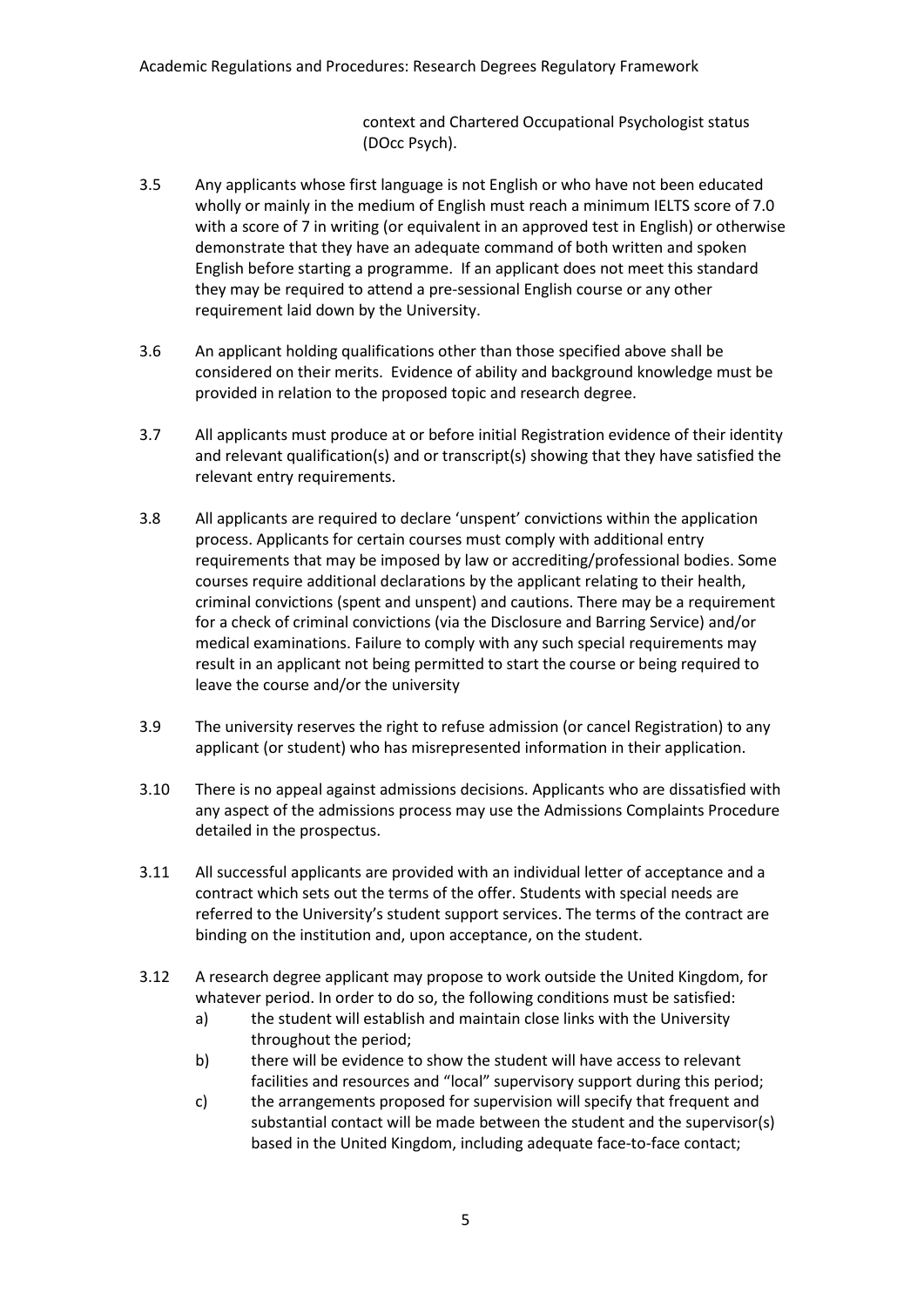d) the student will be expected to spend a period of time each year undertaking the programme of research at the University. This must be agreed between the student and their supervisory team and will depend on the particular programme, the supervision and the facilities available, and on the University. This *must* take into account the requirement to attend taught elements of the programme.

## **4. The Registration of Students**

- 4.1 Each student, other than sabbatical officers of the Students' Union, must register at the start of their programme and will undertake to comply with the regulations of the University. Students must re-register at the start of each academic year irrespective of when they started the programme. Students who do not register or re-register by the published deadline will be withdrawn from the University.
- 4.2 Students are required to pay fees in accordance with the prevailing fees policy and financial regulations approved by the Board of Governors. No student will be entitled to register or re-register unless the prescribed fees have been paid or satisfactory arrangements made to ensure that they will be paid. Students unable to register, because of outstanding debts, will be obliged to temporarily withdraw from their course or withdraw from the University
- 4.3 The University reserves the right to decline acceptance of, or make a charge for, late or incorrect registration of awards, programmes and modules.
- 4.4 Where a student has not completed the formal process of registration but, by their actions, are deemed to be undertaking activities compatible with the status of a registered student, the Academic Registrar may formally enrol a student and arrange for the relevant tuition fee to be charged. Such activities would include attendance at classes, submission of work and regular use of their ID card to gain access to the University etc.
- 4.5 Students requiring a visa to study in the UK must ensure that they meet, both at the beginning and for the duration of the course, requirements stipulated by the Home Office and conditions of their visa.
- 4.6 Students may not simultaneously register for more than one full time award either at the University of Worcester or at another Higher Education Institution.

| Award                                    | Mode of<br><b>Study</b> | <b>Maximum</b> |
|------------------------------------------|-------------------------|----------------|
| <b>MPhil</b>                             | Full-time               | 2 years        |
|                                          | Part-time               | 4 years        |
| MPhil/PhD                                | Full-time               | 4 years        |
|                                          | Part-time               | 8 years        |
| PhD by thesis                            | Full-time               | 4years         |
|                                          | Part-time               | 8 years        |
| <b>PhD by Published or Creative Work</b> | Part-time               | 8 years        |
| <b>Professional Doctorate</b>            | Part-time               | 8 years        |

4.7 The maximum periods of registration are as follows: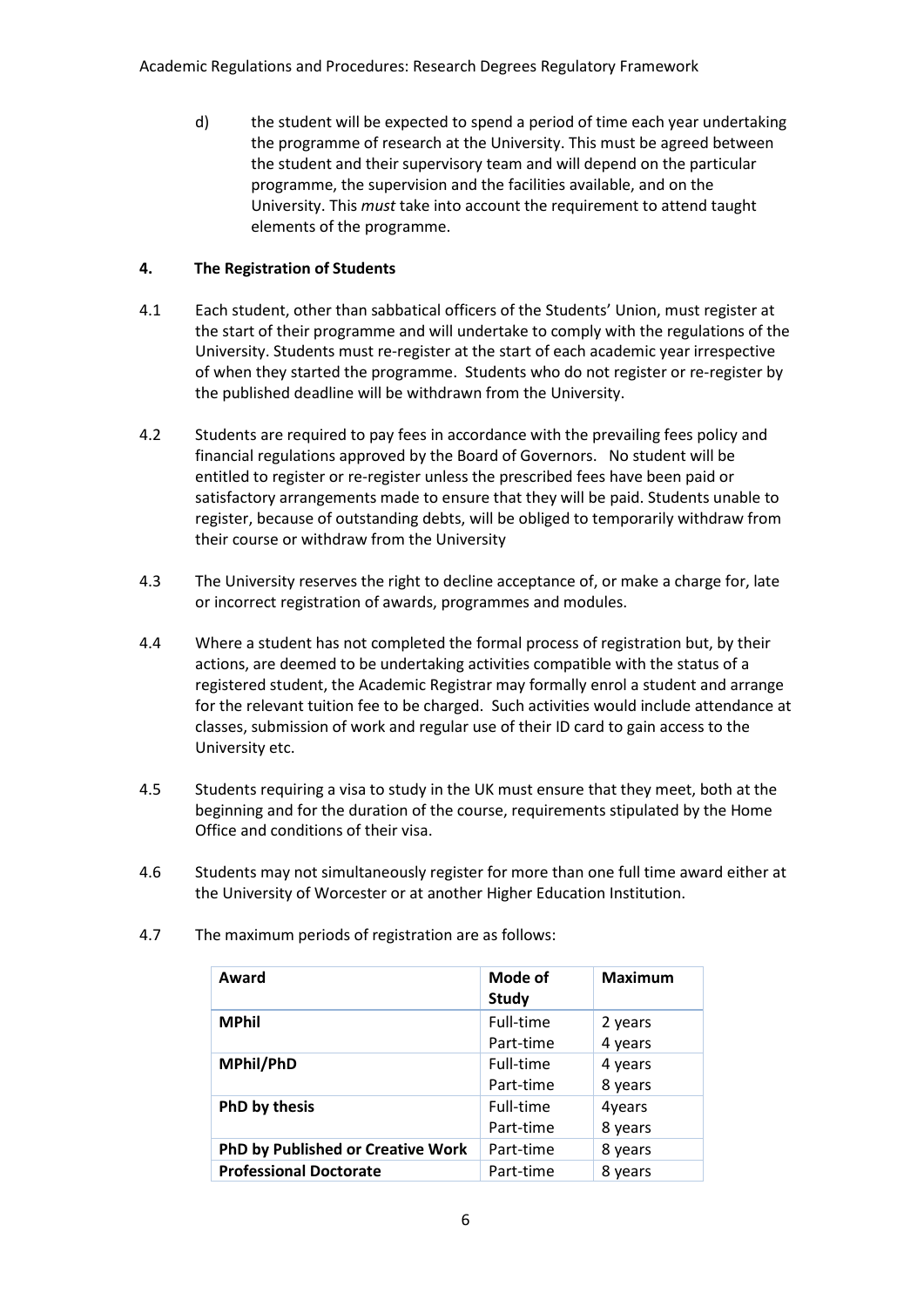- 4.8 Any extension of duration of registration from the maximum may only be granted when the maximum registration period is about to be exceeded (up to 12 months and no less than 4 months before the maximum registration date). A request will normally only be approved if the student has made satisfactory progress to date, can demonstrate the ability to submit within the requested time period and can provide evidence of having grounds to support their claim (as laid out in the Course Handbook). The final decision will be made by the Research Degrees Board. All requests must be agreed by the supervisory team.
- 4.9 The Research Degrees Board will normally only approve one extension request for a maximum period of 12 consecutive months. The Research Degrees Board will not approve an extension if a temporary withdrawal has already been previously agreed based on the same supporting evidence.
- 4.10 Where a student has previously undertaken research as a student registered for a research degree of a university or other institution of research education, or of an appropriate organisation, it may be appropriate to approve a duration of registration which is less than the specified minimum to take account of all or part of the time already spent by the individual on such research. In no circumstances shall the overall duration of registration be less than 6 months full-time or 12 months parttime including any retrospective registration approved by the Research Degrees Board.
- 4.11 Any change in the duration of registration must be approved by the Research Degrees Board.
- 4.12 In the case of international students, the duration of registration agreed at the time when a visa was sought must be adhered to and, in those exceptional circumstances where an extension to the duration of study is required, a written request for this must be submitted to the Academic Registrar for consideration prior to the period of extension being agreed with the student.
- 4.13 Research degree students may register on a full-time or part-time basis. Full-time students are required to devote at least 37.5 hours per week on average to the programme of study over a normal 45-week academic year. Part-time students are required to study flexibly and efficiently in a pattern agreed with the supervisory team. Any change in the mode of attendance from part-time to full-time or vice versa must be notified by the student to the Research School. All changes in mode of attendance must be approved by the relevant College Research Sub-committee.
- 4.14 Once registration is completed, a student will continue to be registered with the University until the end of the programme or until re-registration is required, whichever is the earlier, unless a student shall cease to be a registered student due to:
	- a) exclusion from the programme on academic grounds;
	- b) exclusion from the programme for non-compliance with the prevailing fees policy;
	- c) exclusion from the programme on medical grounds;
	- d) exclusion from the programme due to persistent non-attendance;
	- e) expulsion from the University following a recognised disciplinary procedure;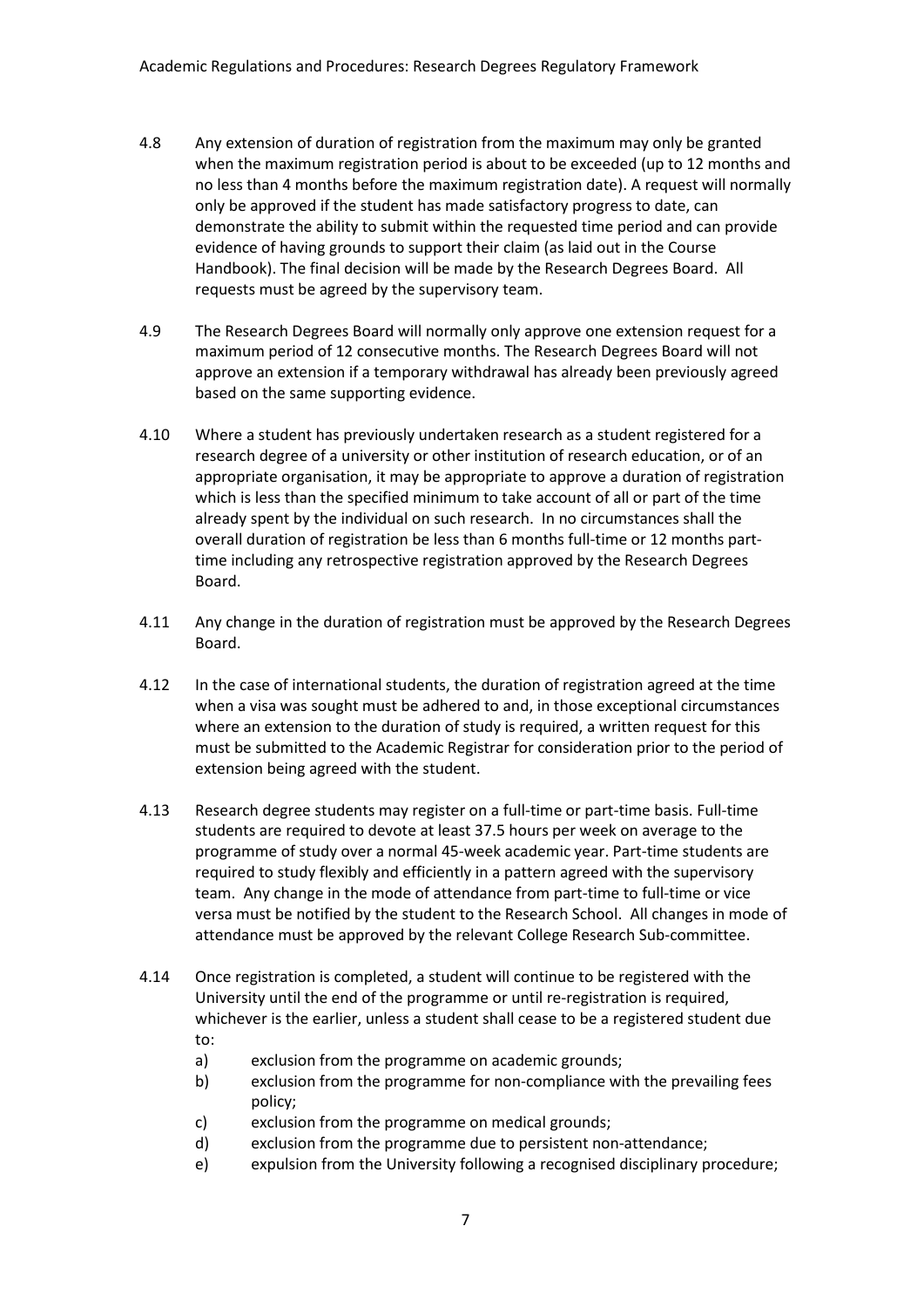- f) the voluntary withdrawal from the programme
- 4.15 Students must notify the Research School of any changes occurring during the academic year in the information supplied at registration.

### **5. Supervisory arrangements**

- 5.1 All research degree students will have a supervisory team consisting of at least two but no more than three supervisors.
- 5.2 All supervisors, including associate supervisors, must be on the University's Register of Research Degree Supervisors and must meet the specified conditions to remain on the Register, with the exception of an "external supervisor". An external supervisor is not employed by the University.
- 5.3 One of the team must be designated as the Director of Studies (DoS). The DoS will normally be the primary supervisor, responsible for overseeing student progress, managing supervisory relations and ensuring the student complies with regulatory requirements and relevant processes. Neither an associate supervisor nor an external supervisor can act as DoS.
- 5.4 Unless an individual has been given a designated research role, they will not be permitted to supervise more than six research degree student Full Time Equivalents (FTEs) concurrently, and to be Director of Studies for no more than three student FTEs at any one time. For the purposes of supervision, a part time research degree student should be regarded as 0.5 FTE. The supervisory capacity for all colleagues on the Register of Approved Supervisors shall ultimately be decided by the Academic School in which they are based, taking into account factors such as current workload, prior experience of supervision, etc.
- 5.5 Anyone who is registered for a research degree, either by the University or by another institution, shall be ineligible to act as the Director of Studies, but, in certain circumstances and subject to the prior approval of the University, may be appointed to act as a second supervisor or as an adviser.
- 5.6 An Emeritus Professor, Honorary Professor, Visiting Professor or Honorary Research Fellow may act as a supervisor but must be on the Register of Approved Supervisors.
- 5.7 All supervisory teams are subject to final approval by Research Degrees Board.
- 5.8 In addition to the supervisors, if appropriate, an adviser or advisers may be identified to contribute specialist knowledge and to provide a link with an external organisation.

#### **6. Programme of Research**

#### *MPhil, PhD by Thesis and Professional Doctorate*

6.1 All students must work with their supervisory team to establish a programme of research which aligns with the requirements of their research degree programme. They will be supported to do this through the taught elements of their research degree programme as set out in the relevant programme specification.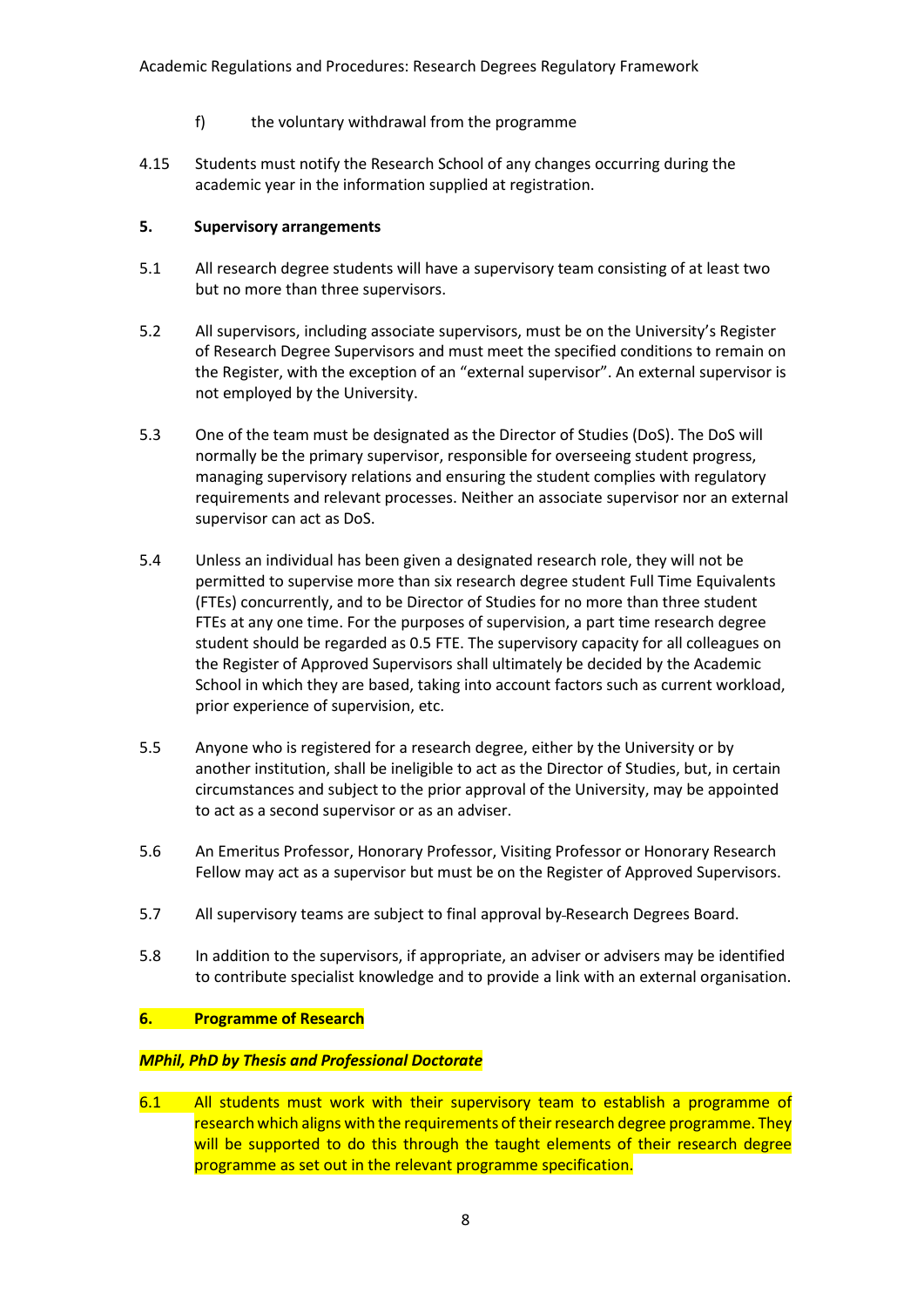- 6.2 If the proposed programme of research is to be part of a joint or group project or activity, the programme of research to be undertaken by the applicant for registration must, in itself, be distinguishable for the purposes of assessment and be appropriate for the category of registration and level of award being sought.
- 6.3 This programme of research and progress against it should be kept under constant review by the student and supervisory team but will be subject to a formal annual progress review.

#### *PhD by Prior Published or Creative Work*

- 6.4 The programme of research (called the preliminary application) for the PhD by Prior Published or Creative Work will be reviewed by the Research Degrees Board.
- 6.5 The review by RDB will normally result in one of the following recommendations:
	- Proceed to full application on timescales set out in the preliminary application.
	- Make amendments to the preliminary application and re-submit to the Board or to the Chair for consideration.
	- Rejection of the proposal. Normally, this is the case where the basis of the claim is not compatible with the standards for a PhD, such as where existing publications do not meet established definitions of original research.
- 6.6 The full application for a PhD by Prior Published or Creative Work will be reviewed by a selected sub-group of RDB (and an external expert, where appropriate). The aim of this phase of the process is to establish if the work meets the appropriate quality and standards threshold expected of a traditional PhD.
- 6.7 The review by the sub-group of RDB will normally result in one of the following recommendations:
	- Proceed to develop a full submission.
	- Review or enhance your case as laid out in the RDB form before proceeding to full submission.
	- Significant additional work required (in terms of outputs) before re-submitting a **Full Application.**
	- Rejection of the proposal.
	- Re-application with a new proposal can only be submitted 18 months after this decision of the RDB.

#### **7. Student progression**

#### *Annual Progress Review*

- 7.1 All students will be subject to an Annual Progress Review, the first of which will take place no later than 12 months after initial registration for MPhil and PhD students and 12 months after entering the "thesis stage" for Professional Doctorate students then every 12 months thereafter until the submission of the thesis.
- 7.2 Where a student has had a period of temporary withdrawal between annual progress reviews, the timing of the next review will normally remain as scheduled. However,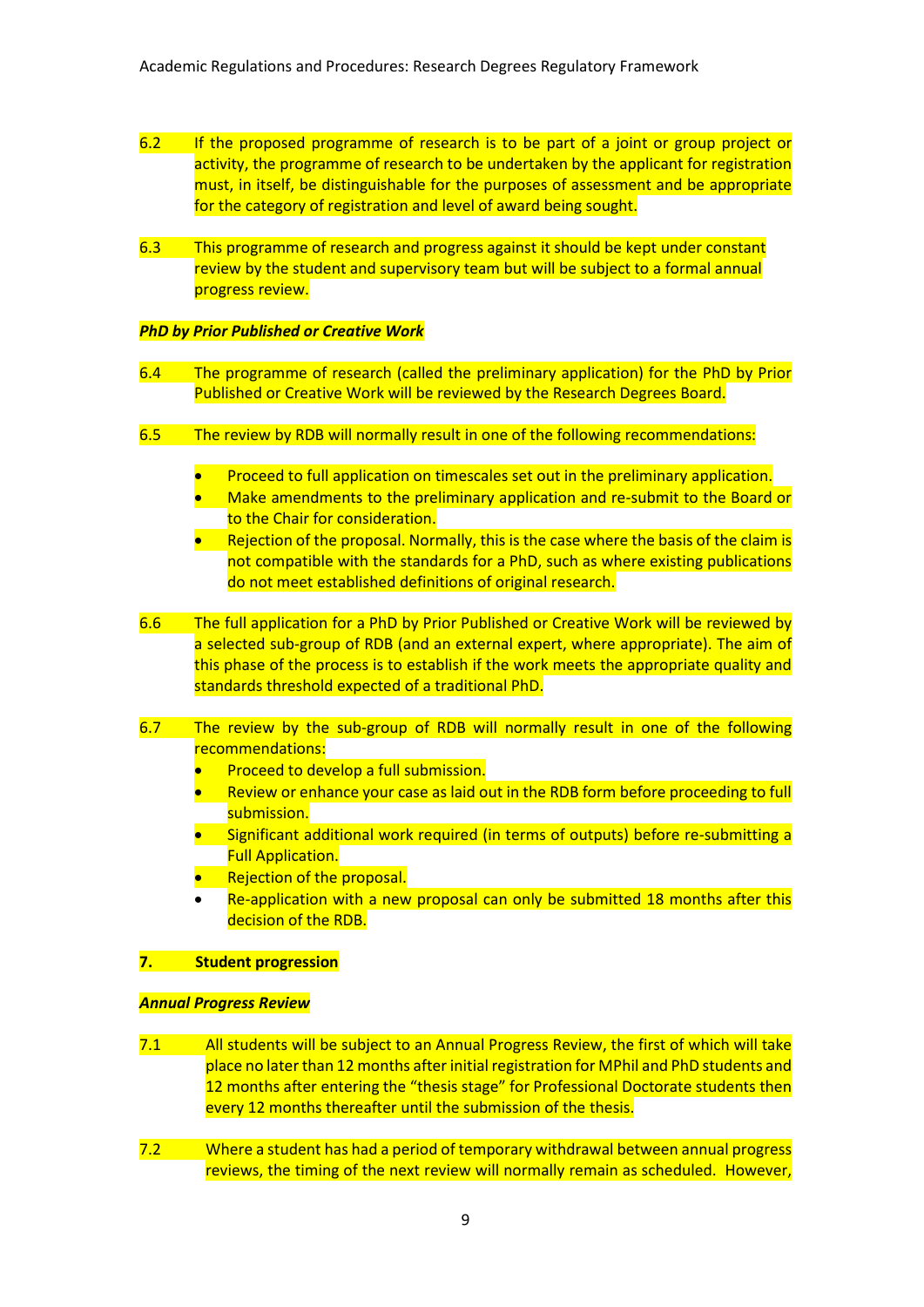on the advice of the Supervisory Team and the Course Leader, the Chair of RDB may agree to delay the next annual progress review for a period of no more than 6 months. Where a student is temporarily withdrawn at the point of their Annual Progress Review, the review must be completed within 6 months of their return to study.

- 7.3 For the purposes of the review, the student and supervisory team must submit a set of documentation appropriate to their year and mode of study (as set out in the Course Handbook) by the published deadline. The Course Leader (or nominee) for their School will then review the documentation and make one of the following recommendations to Research Degrees Board:
	- i. The student's progress and standard of work is at or above expectations; the student may progress and no further action is required.
	- ii. The student's progress and standard of work is at or above expectations but there are some outstanding issues identified by the Course Leader (or nominee); the student may progress subject to providing a satisfactory response to the issues outlined by the Course Leader (or nominee) by an agreed deadline.
	- iii. The student's progress and/or standard of work is below expectations and the student should be referred to an APR panel.
- 7.4 Where a student does not provide the required documentation by the published deadline the Course Leader (or nominee) will normally refer the student to an APR panel.
- 7.5 The APR Panel's role is to assess the student's progress against the programme of research and to make recommendations to Research Degrees Board.
- 7.6 The Panel will produce a report setting out progress against the expectations and make one of the following recommendations to RDB:
	- a. The student's progress and standard of work is at or above expectations. The student may progress and no further action is required.
	- b. The student's progress and standard of work is at or above expectations but there are some outstanding issues identified by the Panel; the student may progress subject to providing a satisfactory response to the issues outline by the Panel by an agreed deadline.
	- c. The student's progress and/or standard of work is below expectations and the student must respond to a set of actions determined by the Panel by a specified deadline.

d. The student's progress and/or standard of work is well below expectations and the student must respond to a set of actions determined by the panel *and* must meet with the Panel again on an agreed date, normally within 6 months of the original meeting.

7.7 In those instances where the Panel required a response, it will consider the student's responses to the actions specified and may recommend the following to RDB:

- a. The student has responded satisfactorily to the actions specified and no further action is required.
- b. The student has not responded satisfactorily to the actions specified and should be given a specified timeframe to provide a further response to the Panel.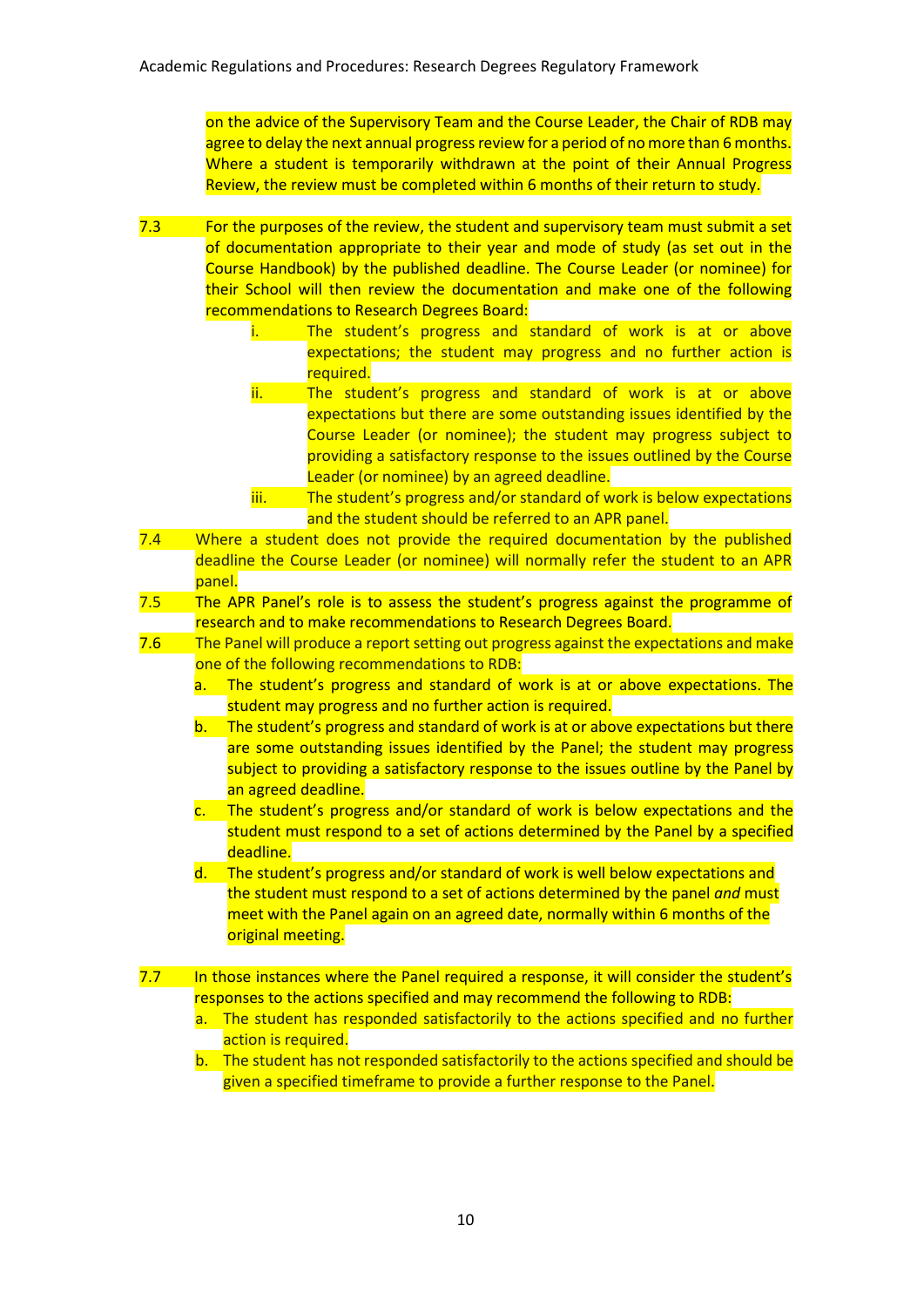- 7.8 If the Panel deems that this further response is not satisfactory, the Panel may recommend that RDB withdraw the student from the programme.
- 7.9 Where a student does not respond in the stated timeframe without explanation at either stage set out above, RDB may withdraw the student from the programme.
- 7.10 Where a student's progress is deemed unsatisfactory in two consecutive Annual Progress Reviews, RDB may withdraw the student from the programme without need for further action.

#### *Supervisory review of progress and standard of work*

- 7.12 It is the role of the supervisory team, in particular the Director of Studies, to keep the student's progress and standard of work under review throughout the programme of research.
- 7.13 If the Director of Studies identifies a student's progress is unsatisfactory at any time, they should first discuss the matter with the student and other supervisors, identifying any actions required to rectify the situation.
- 7.14 If the student's progress continues to be unsatisfactory, the Director of Studies, following consultation with the other supervisors, should submit a formal written statement to the student, copied to the Chair of RDB, identifying why the student's progress is unsatisfactory, and setting out specified actions and a timeframe in which these actions should be addressed.
- 7.15 If the student does not respond to this statement in the timeframe or does not effectively address the actions, the Director of Studies, following consultation with the other supervisors, should submit a formal written statement to the Chair of RDB identifying why the student's progress continues to be unsatisfactory.
- 7.16 The Chair of RDB will at this point identify one of the following actions:
	- a) The Student's progress must be considered independently by a Progress Review Panel (outside of the Annual Progress Review) which will make recommendations to RDB
		- b) The student must respond to specified actions in a specified timeframe
		- c) The student must be withdrawn from the programme
- 7.17 Where a student does not respond to the specified actions effectively or in the agreed timeframe, the student will be withdrawn from the programme.

#### **8. Transfer from MPhil/PhD to PhD by thesis**

- 8.1 All students registered for MPhil/PhD and who wish to transfer to PhD undertake an upgrade interview. The transfer process should align with APR process set out above.
- 8.2 At the interview the student will be asked to demonstrate that they have the potential to work at doctoral level, based on a presentation, submission of a sample of written work, for example a chapter of the thesis, and presentation succeeded by a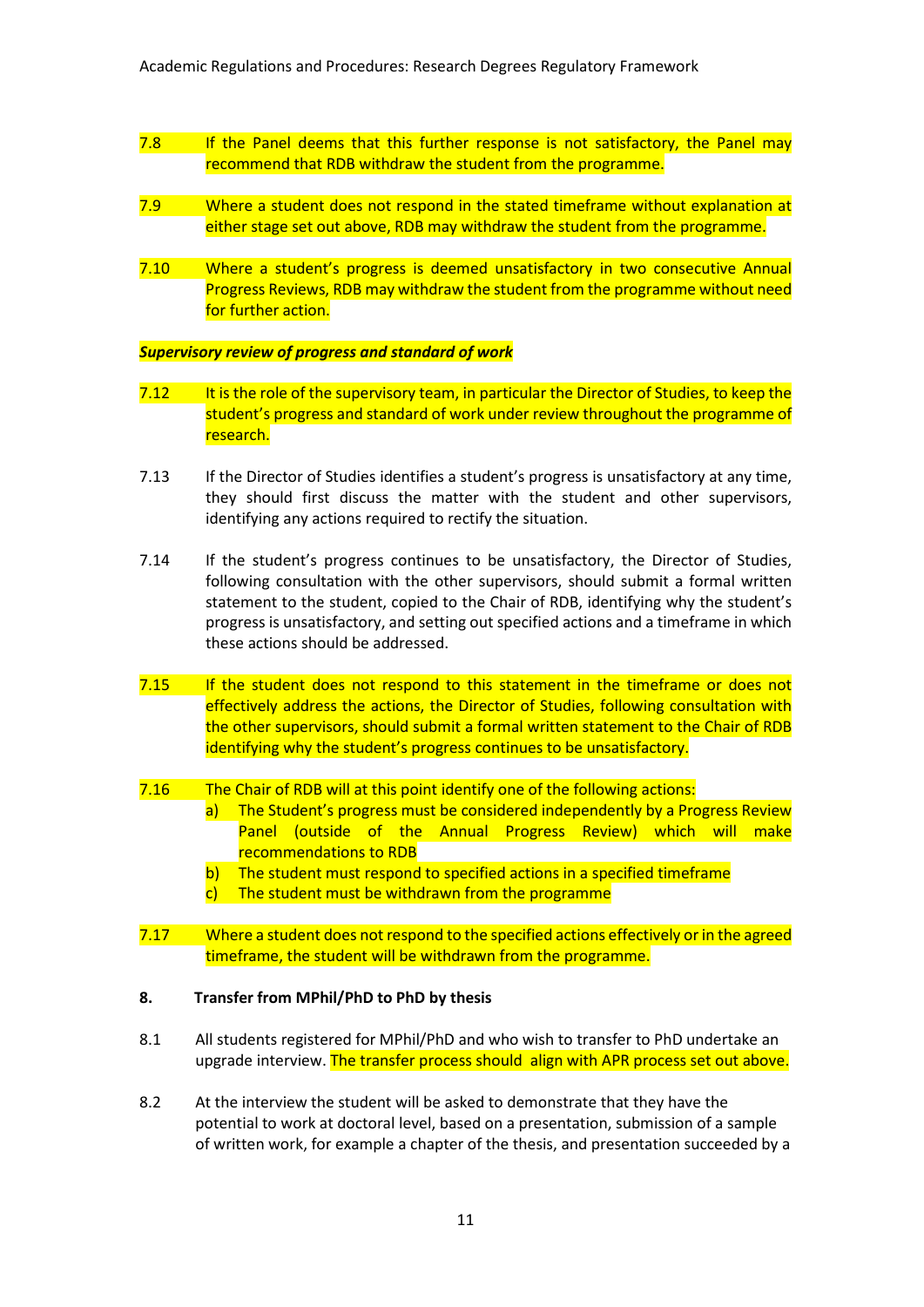question and answer session. Work presented in written form must not be duplicated in the presentation.

- 8.3 The interview panel will include all members of the supervisory team (normally including external supervisors), a researcher with experience in the field who is independent of the team and will be chaired by an experienced researcher and supervisor nominated from the Register of Approved Supervisors. The Independent chair will be from outside the student's subject discipline. The expert reviewer used at Transfer to PhD cannot act as an examiner of the final thesis. Guidelines for the format of the interview are outlined in the MPhil/PhD Student Handbook.
- 8.4 The transfer interview will normally result in one of the following recommendations:
	- Recommend transfer to PhD.
	- Recommend transfer to PhD subject to a satisfactory response to the comments of the Panel
	- Recommend the student not be upgraded to PhD at this time but re-submit for transfer at a later date, taking account of the Panel's comments.
	- Recommend the student not be upgraded to PhD and submit for an MPhil taking into account the Panel's comments.
	- Recommend the student be withdrawn from their programme of study. Withdrawal might be recommended on academic grounds or because there is insufficient time within the student's 'maximum registration period' to complete the work required for either MPhil or PhD.
- 8.5 In the event that a recommendation to transfer to PhD is made, it is signalled that both the student and the research they are undertaking together possess the capability to achieve a PhD at some point in the future and within the time limits remaining. A successful outcome will be dependent upon the continuation of the work at a doctoral level (principally providing an original contribution to knowledge). Therefore a recommendation to transfer to PhD should, under no circumstances, be taken as a guarantee that a PhD will be awarded upon completion of the work.
- 8.6 A person who is registered for MPhil only may exceptionally be allowed to apply for a transfer of registration to PhD, subject to the same requirements for transfer as above and to there being clear arguments to support an exceptional transfer of registration.
- 8.7 A person who is registered for an MPhil/PhD and who is unable to complete the approved programme of research, may at any time prior to the submission of the thesis for examination apply for the registration to be changed to that for MPhil.
- 8.8 Transfers into or from a Masters degree by Research (MRes) shall be treated as new applications to the proposed new degree.
- **9. Submission of the Assessment Item(s) (thesis or portfolio and critical overview)**
- 9.1 The assessment items must be submitted primarily in English and it shall be the responsibility of each student to ensure that the items are submitted for examination, in the form prescribed by the University before the expiry of the period of registration, taking account of any extension(s) or suspensions of registration that have been approved.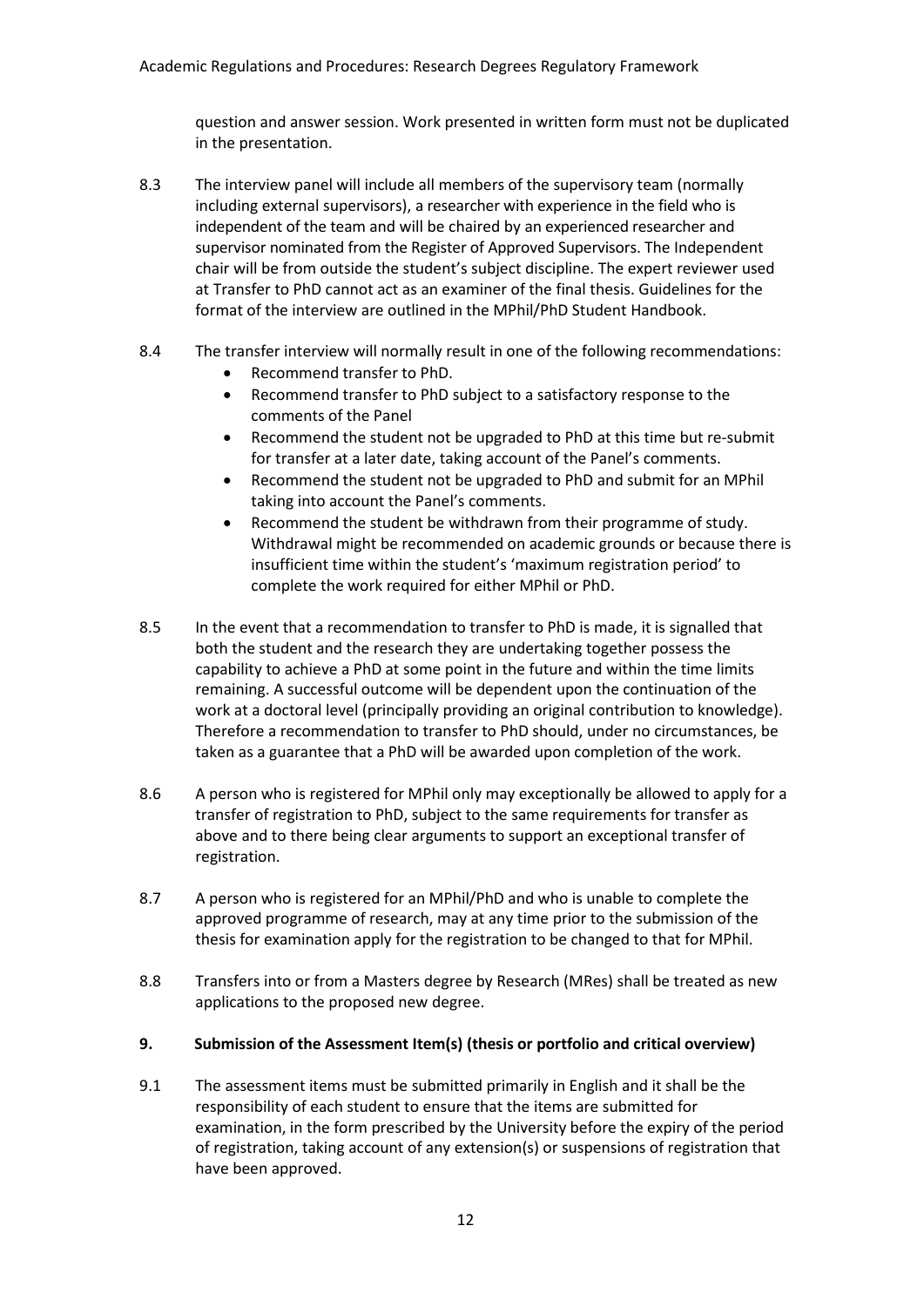- 9.2 Although the University would not recommend that a student submit for examination against the advice of the supervisors, the submission for examination is at the sole discretion of the student. When a student submits for examination against the advice of the supervisory team, then the examination team and independent chair will be informed of this.
- 9.3 A student must not assume that the supervisory team's agreement to submit, or any decision relating to progression made by an Assessment Board, guarantees a successful outcome of the examination or the recommendation for the award of the degree being sought.
- 9.4 A student registered for PhD by Thesis, MPhil or Professional Doctorate is required to submit a soft bound copy of the thesis for each examiner plus an identical electronic copy of the thesis.
- 9.5 A student registered for PhD by Prior Published or Creative Work is required to submit a soft bound copy of the critical overview for each examiner plus copies for each examiner of each of the outputs that make up the submission. Where it is not practical to submit copies of all the outputs, for example because some might be past exhibitions or performances, artistic artefacts or other three-dimensional objects, a brief description and clearly documented evidence of their (current or prior) existence (e.g. catalogue, programme notes, review) may be sufficient.
- 9.6 Prior to submission, all research degree students are required to put their thesis/critical overview through the plagarism detection software Turnitin The thesis/critical overview submitted for examination must be accompanied by the 'Originality report' generated by this software. It is the student's responsibility to ensure the reprographic accuracy of each copy of the documentation and any artefacts submitted.
- 9.7 Following the conferment of an MPhil, PhD by Thesis or Professional Doctorate, an additional hard copy of the final thesis will be required for the University Library and an electronic copy for the University Research Repository which will then be harvested from WraP by the British Library. These must be submitted with the relevant deposit agreements. If there are issues of confidentiality or intellectual property relating to another party. Students should contact the Research School if they have any queries.

## **Regulations regarding submission specific to MPhil, PhD and Professional Doctorate**

9.8 The student shall not be precluded from incorporating in a thesis submitted for examination, work which has already been submitted for a degree or comparable award, provided that it is made clear in a formal declaration and in the thesis which work has been so incorporated. This may occur, if, for example, a student has completed an MRes Degree and chooses to progress the same project to PhD level. In these circumstances the student would not be permitted to replicate the work but would be expected to show how the earlier work has been progressed.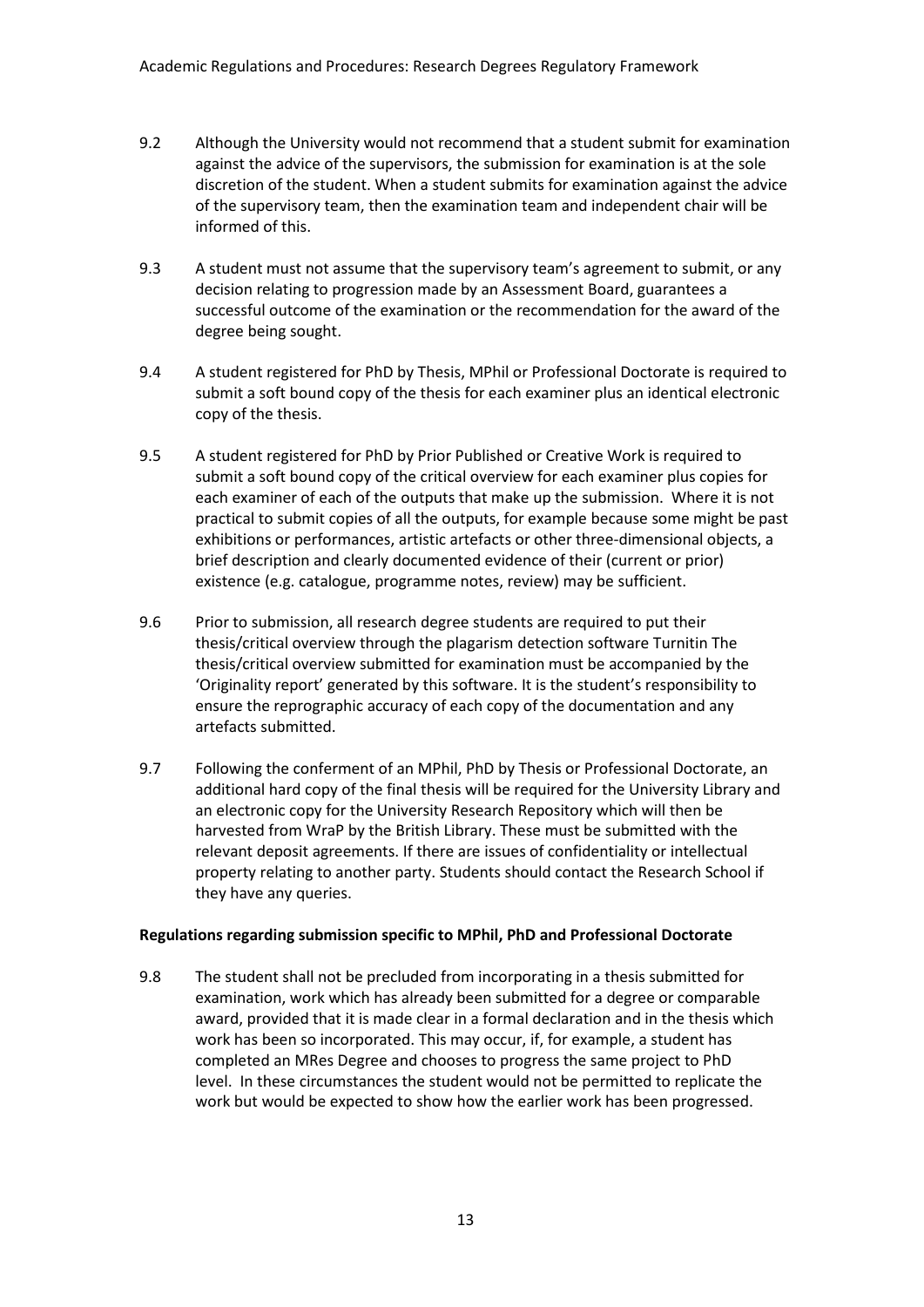- 9.9 Where the research was undertaken as part of a joint project or collaborative group, the student must give a clear statement of their individual contribution and of the nature and extent of the collaboration.
- 9.10 Where the thesis to be examined includes practice-based research, there must be prior agreement with the examining team as to how the work will be examined. The practice-based research may either be examined 'live' or through documentation provided as part of the thesis. In either case, the submission must be accompanied by a permanent record of the practice-based research that should be stored in a way that makes it accessible and retrievable. Where practicable, these should be bound into the thesis. Practice-based research must be clearly presented in relation to the argument of the written dimension of the thesis and set in its relevant theoretical, historical, critical or design and, where appropriate, visual context. The final submission of the thesis, including both the written thesis and practice material, must have been completed during the student's period of registration with the university.
- 9.11 Where the principal focus of the programme of research includes the preparation of a scholarly edition of a text, texts or other artefacts (for example archaeological or historical artefacts), the completed submission must include a copy of the edited text(s) or collection of artefacts, appropriate textual and explanatory annotations, and a substantial introduction and critical commentary setting the text(s) or artefacts in the relevant historical, theoretical, critical context or design.
- 9.12 Below are the minimum and maximum word lengths for a thesis in science, including footnotes, but excluding the table of contents, abstract, tabulated data, diagrams, any appendices and the bibliography:

| a) | MPhil - text based thesis:    | minimum 15,000 words |
|----|-------------------------------|----------------------|
|    |                               | maximum 20,000 words |
| b) | Doctorate – text based thesis | minimum 30.000 words |
|    |                               | maximum 40,000 words |

9.13 Below are the minimum and maximum word lengths for a thesis in the humanities, creative arts or social sciences (including business and management studies), including footnotes, but excluding the table of contents, abstract, tabulated data, diagrams, any appendices and the bibliography:

| a) | MPhil - text based thesis:        | minimum 30,000 words |
|----|-----------------------------------|----------------------|
|    |                                   | maximum 40,000 words |
| b) | MPhil - practice based thesis     | minimum 15,000 words |
|    |                                   | maximum 40,000 words |
| c) | Doctorate - text based thesis     | minimum 60,000 words |
|    |                                   | maximum 80,000 words |
| d) | Doctorate – practice based thesis | minimum 30,000 words |
|    |                                   | maximum 80,000 words |
|    |                                   |                      |

9.14 Below are the minimum and maximum word lengths for a Professional Doctorate including footnotes, but excluding the table of contents, abstract, tabulated data, diagrams, any appendices and the bibliography:

| a) | <b>Professional Doctorate</b> | minimum 40,000 words |
|----|-------------------------------|----------------------|
|    |                               | maximum 60,000words  |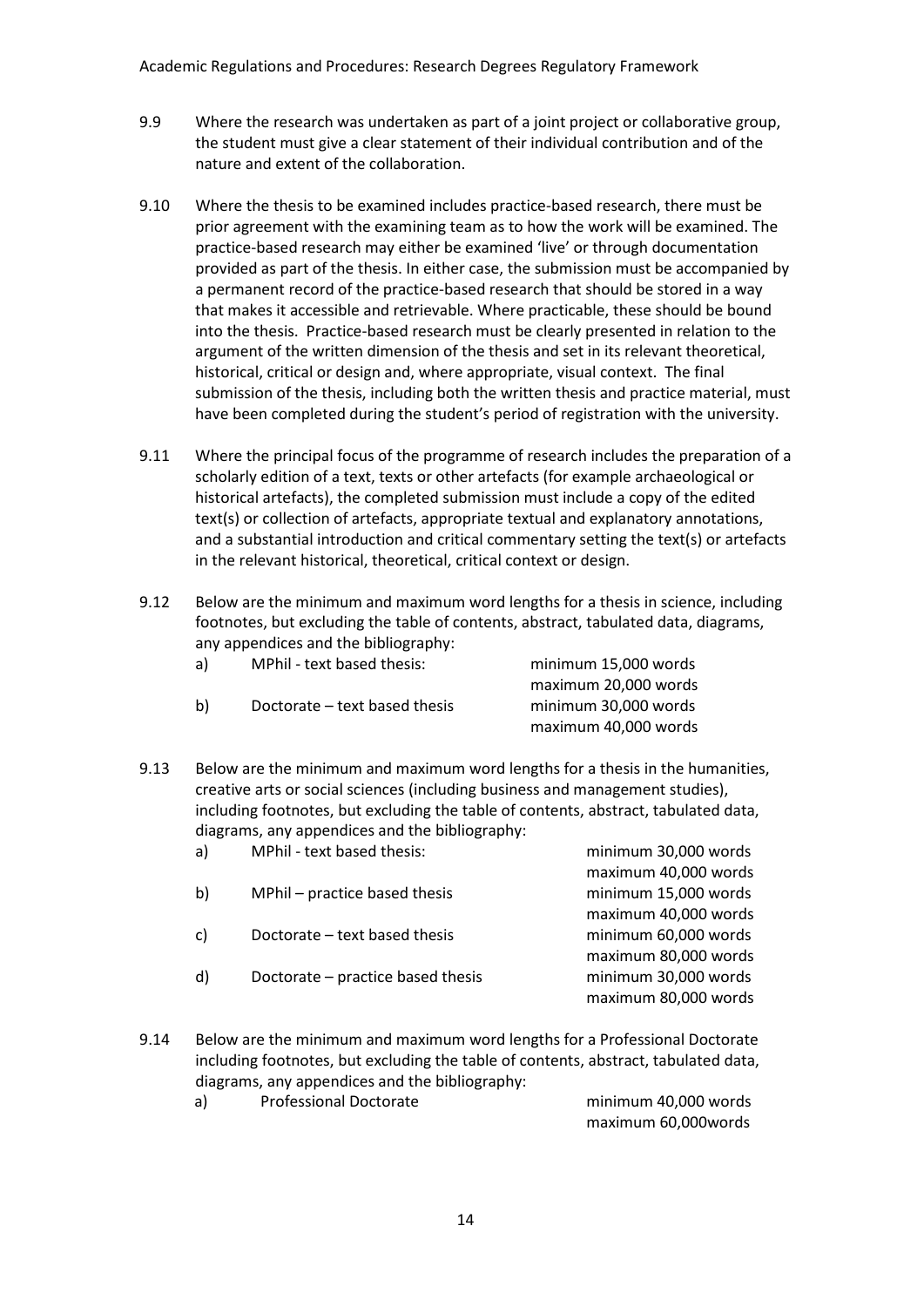- 9.15 There will be a +10% margin for the maximum word count. There is no fixed penalty for exceeding this word count but, in line with the University's 'Policy on Word Count' the examiner will not normally consider any work after the +10% margin has been reached.
- 9.16 The length of a thesis for an MPhil or PhD that includes material other than in written form must be discussed between the student and supervisor at the beginning of the programme. This must be discussed again when the research proposal is received by the Research Degrees Board and reviewed during the Annual Review Meetings. The final word limit will be agreed during the Transfer to PhD.
- 9.17 Where a programme of research involves the student's own creative work and this forms, as a point of origin or reference, a significant part of the intellectual enquiry, then the 'thesis' is understood to mean the totality of the work submitted for the degree. For this reason, the 'practice' element must be accessible to the Examiners prior to the *viva voce* examination. Where it is not practical to replicate creative work, it must be displayed appropriately, catalogued and labelled for the examiners to view.
- 9.18 Small artefacts which cannot be bound should be presented in an appropriate manner with a label clearly indicating the reference number.
- 9.19 Large artefacts which cannot be moved should be photographed and the photograph should have a reference number and location of the original artefact firmly attached.
- 9.20 Performances or other dynamically creative works should be captured in a manner that renders the research imperative of the work and the role it plays in the submission. This may be by audio and video on CD, DVD, appropriate video tape format or other similar appropriate medium.
- 9.21 Artefacts which are created by a group should be accompanied by the following:
	- i) a brief summary from the student of the work and the nature of their involvement;
	- ii) a clear statement from the other members of the group about the student's contribution to the work presented on the letterhead of the group's host institution.
- 9.22 A summary sheet listing all artefacts in reference number order should be included in the thesis.

#### **Regulations regarding submission specific to the PhD by Prior Published or Creative Work**

- 9.23 The outputs should be submitted together with a critical overview.
- 9.24 For the purposes of this award the following are defined as publications (please note all publications must normally be available in English):
	- a) Papers in peer reviewed journals
	- b) Papers in published conference proceedings
	- c) Books
	- d) Chapters in books
	- e) Research monographs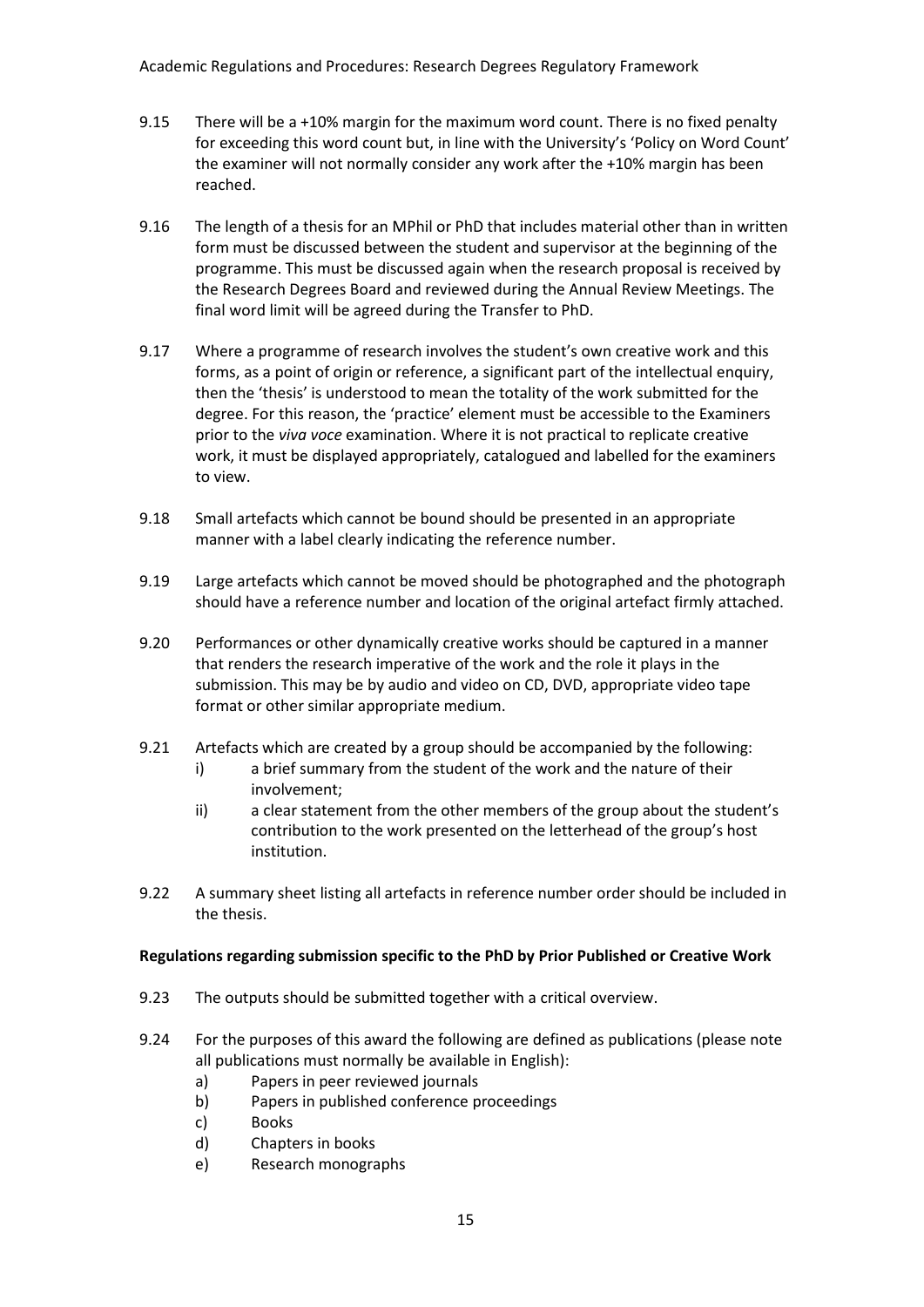- f) Research project reports
- g) Other research outputs in the public domain

For the purposes of this award the following are defined as creative work (please note all related materials must normally be available in English):

- a) Software programmes ,multimedia packages or other research-based computing/digital outputs
- b) Photographs, paintings, sculptures, films, performances or other creative artefacts which demonstrate aspects of the creative, artistic, performance or design process
- c) Patents
- d) Other peer or critically reviewed publications or artefacts
- 9.25 The overview should provide the following:
	- a) An autobiographical context for the outputs.
	- b) A chronological description tracing the development of the outputs.
	- c) An evaluative description of the originality of each output.
	- d) An evaluative review of the contribution made by outputs to the subject or discipline area and any subsequent developments since the work was completed, including published reviews of any of the submitted works and/or evidence of citation frequency of any of the submitted works (where practicable and available).
	- e) A description, synthesis and evaluation of any links between the outputs.
	- f) A critical reflection using an appropriate methodology, model or theory on the candidate's development as a research practitioner.
	- g) For publications which are not single authored by the candidate, information must be provided on the distinct contribution made by the candidate. Note that the expectation is that the candidate must be the sole or senior author for a substantial proportion of all the publications submitted.
	- h) Conclusions, including a synoptic evaluation of the overall contribution made to the discipline and suggested directions for future work.
- 9.26 The maximum word length and role of the critical overview must be discussed and agreed by RDB when it receives the Final Application. This will depend on the type and nature of outputs being submitted. However the final judgement is made, the critical overview must not exceed 80,000 words.
- 9.27 The contents of a submission must be in the English language unless specific permission to the contrary has been given by the University Research Degrees Board.

## **10. Assessment of a Research Degree Thesis or Portfolio and Critical Overview**

## **Examination Arrangements**

10.1 The student's Director of Studies must submit details of a proposed Examination Panel which will assess the thesis or portfolio and critical overview and examine the student through a *viva voce*. These details must be submitted a minimum of three months in advance of the proposed date of the *viva voce* and considerably earlier for a PhD involving practice.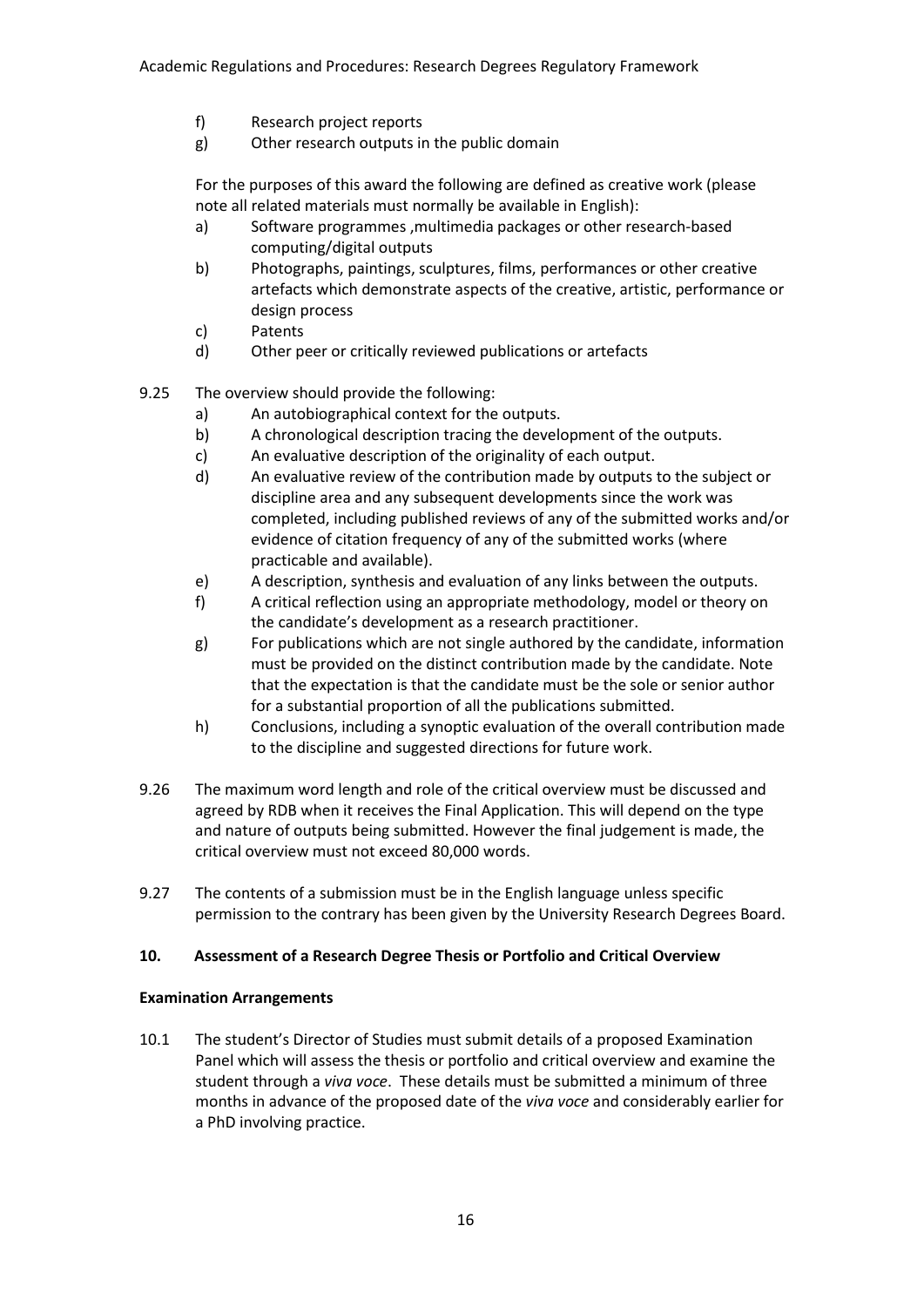- 10.2 The Research Degrees Board will be required to approve the Examination Panel before the Research School co-ordinates the examination according to the procedures notified at the time.
- 10.3 The Examination Panel must be made up of at least two independent examiners, of whom at least one must be an External Examiner.
- 10.4 Two External Examiners must be appointed if the student is employed on a substantive academic or research contract at the University of Worcester i.e. is employed as a Lecturer, University Tutor, Senior Lecturer, Principal Lecturer, Research Assistant/Associate/Fellow (or has been in the 12 months prior to the *viva voce* examination).
- 10.5 Two external examiners must *normally* be appointed if the student is employed as an Associate Lecturer or in a professional support role at the University, (or has been in the 12 months prior to the *viva voce* examination). However, an internal examiner may be appointed in this case where the independence of the internal examiner from the student can be clearly demonstrated. It is the responsibility of the student and DoS to provide a statement to this effect. For example, to show that there has been no line management, team teaching, co-supervision roles with the proposed examiner.
- 10.6 Where the student declares that they have not been working in any of the above named roles and a relationship (whether professional or personal) with the internal examiner is then discovered, the student may be disqualified from the award.
- 10.7 It is the responsibility of the Director of Studies to ensure that any External Examiner is independent of the student, the University, and any collaborating establishment. For this reason, no external member of the student's Transfer to PhD Panel can act as the student's External Examiner. The same person must not be appointed as an External Examiner so frequently that familiarity with the University might prejudice the giving of independent judgement. In this respect, the same external examiner must not be appointed more than once within a two year period.
- 10.8 Each examiner must be experienced in research in the general subject area of a particular student's thesis or portfolio and critical overview and, where practicable, have experience as a specialist in the topic(s) to be examined.
- 10.9 The collective experience of the examining team for MPhil students should include a minimum of three MPhil or Doctorate students examined, in the UK. For the assessment of a student for a Doctorate, the examination team should include three Doctorate students examined, in the UK. Non UK examinations will sometimes be counted. A case will need to be made to the Research Degrees Board.
- 10.10 The external examiner is normally expected to have examined at least one MPhil student (for examination of MPhil) and one doctorate student (for examination of PhD/Professional Doctorate). The external examiner is also normally expected to have a track record of research degree supervision which they will be asked to demonstrate in the CV supplied to the Research Degrees Board. Examination teams will be approved according to their examination and supervisory experience. An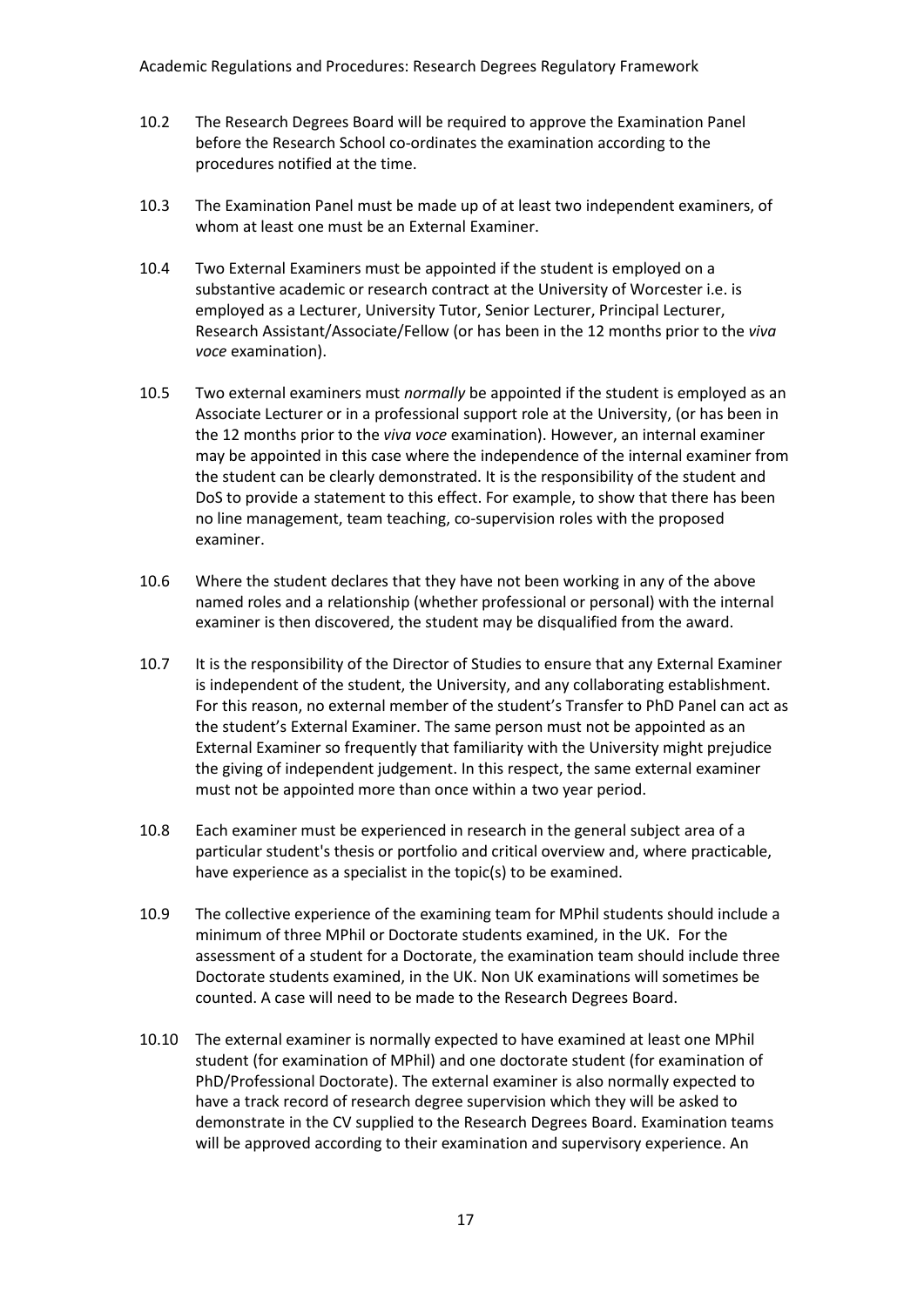examiner for a Doctorate does therefore not necessarily have to have a doctoral level qualification, although this is desirable.

- 10.11 Each examiner must not have acted previously as the student's supervisor or adviser. The Research Degrees Board may in some circumstances approve as Internal or External Examiner a person who has acted as one of the external experts who reviewed the Approval of the Research Proposal documentation.
- 10.12 Any person appointed as External Examiner must not have been employed by the University during the previous three years.
- 10.13 No person who is registered for a research degree, whether of the University or of any other university or institution of research education, may be appointed to act as an examiner.
- 10.14 Any individual currently appointed as an Emeritus Professor, Honorary Professor, Visiting Professor or Honorary Research Fellow may undertake an internal examining and/or Independent Chairing role under these Regulations subject to approval from the Research Degrees Board.
- 10.15 A student must take no part in the arrangement of the examination and have no formal contact with the Examiner(s) between the time of their being appointed and the holding of the *viva voce* examination, or between that and any subsequent *viva voce* examination in the case of there being a reassessment of the thesis or portfolio and critical overview.
- 10.16 Each examiner is required to read and assess the thesis or portfolio and critical overview and to submit an independent preliminary report to the University before any *viva voce* or alternative form of examination is held. As part of that assessment, each examiner must consider whether the thesis or portfolio and critical overview provisionally satisfies the University's requirements for the degree concerned and, where possible, make an appropriate provisional decision, subject to the outcome of the *viva voce* examination.
- 10.17 Examiners are not permitted to discuss the thesis or portfolio and critical overview with the supervisory team between receipt of the examiner's preliminary reports within the University and the commencement of the *viva voce* examination. The Examiners reports will however be shared with the whole examination team once all reports have been received.
- 10.18 Any failure to comply with any of the procedures established by the University for the examination process may lead to a particular assessment being declared null and void and to the appointment of new examiners by the University.

#### **The Viva Voce**

- 10.19 The appointment of an Independent Chair must be made for all *viva voce* covered by these Regulations.
- 10.20 The Independent Chair must be wholly independent of the student and will be nominated from the Register of Approved Supervisors.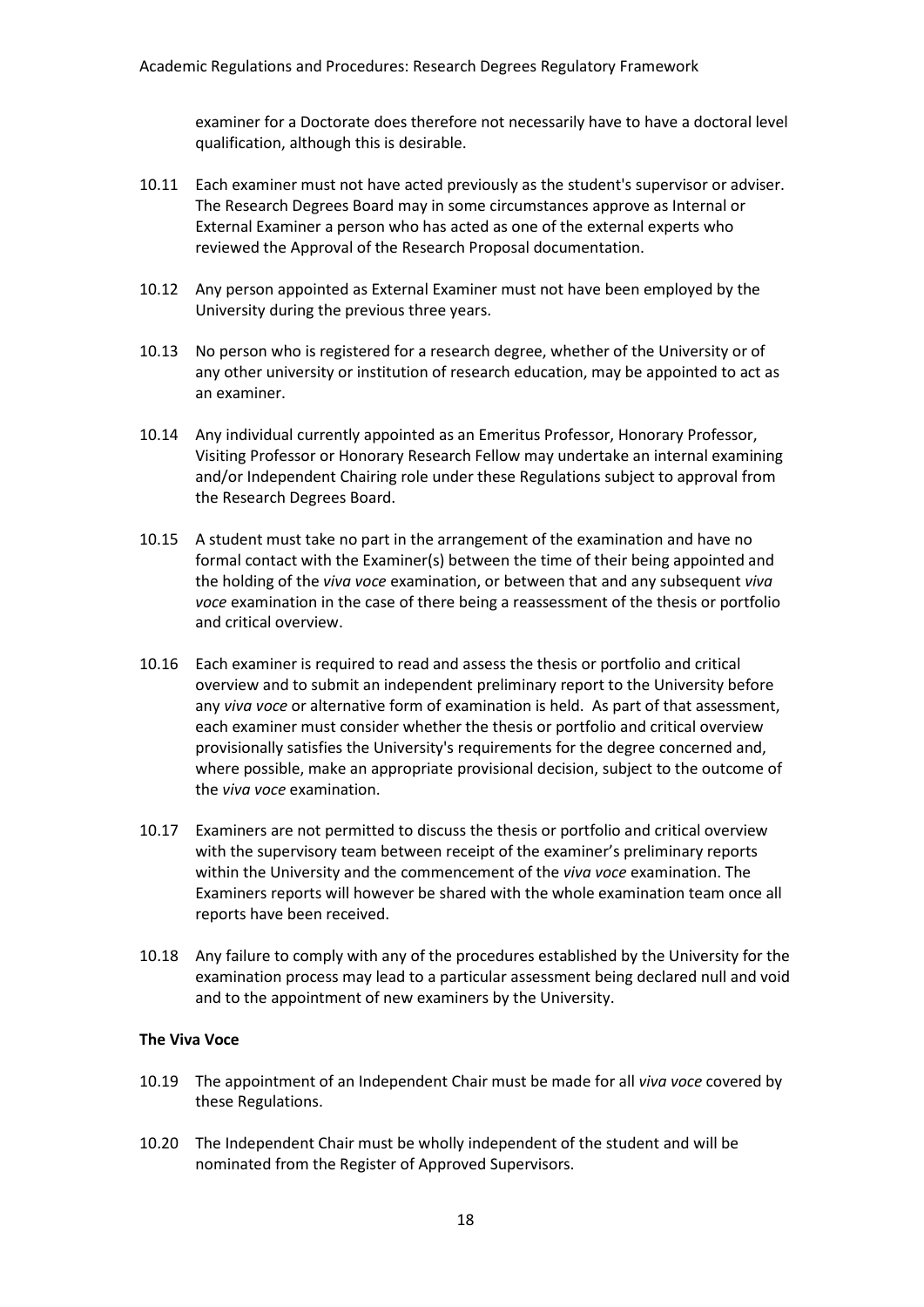- 10.21 The Chair is not required to read the thesis or portfolio and critical overview or complete a preliminary report form and should be seen as totally independent throughout the process. The Chair does receive the Examiners' preliminary reports prior to the viva and the abstract for the thesis.
- 10.22 Prior to the *viva voce* the Chair is expected to brief the examiners on the University's procedures and facilitate the development of an agenda if requested by the examiners.
- 10.23 During the *viva voce* of the student, the Independent Chair ensures that the examination process takes place in a fair and transparent manner, guides the examiners and student through the *viva voce* and acts as an arbitrator throughout.
- 10.24 Following the *viva voce* of the student, the Independent Chair assists in the completion of documents confirming the outcome of the examination. This includes checking that the amendments highlighted in the Examiners' Report reflect the amendments agreed at the *viva voce*.
- 10.25 A supervisor is allowed, subject to the consent of the student, to attend the *viva voce* as an observer Participation in the discussion, however, is not permitted. The supervisor is required to withdraw prior to the deliberation of the Examination Panel on the outcome of the *viva voce*. When the student is invited to return, to hear the outcome of the viva, the supervisor is also required to return. The supervisor can, at this point, seek clarification about the specific amendments required.
- 10.26 The Examination Panel will recommend to the University one of the following outcomes:
	- a) that the student be awarded the degree for which they are registered; typographical and grammatical corrections can still be made to the thesis or critical overview, to the satisfaction of the Director of Studies before the thesis is submitted to WRaP and Ethos.
	- b) that the student be awarded the degree for which they are registered, subject to minor amendments being made to the thesis or critical overview, to the satisfaction of one examiner as agreed at *viva*; these amendments must be submitted within 2 months; minor amendments should be such as can be completed with little or no supervision and will likely involve minor changes or additions to content and/or small numbers of additional references and/or typographical and grammatical corrections;
	- c) that the student be awarded the degree for which they are registered subject to amendments being made to the thesis or critical overview, to the satisfaction of one examiner as agreed at the viva; these **amendments must** be submitted within 6 months; these amendments will likely involve more substantial changes or additions to content and/or a number of additional references and/or some restructuring of the thesis and/or typographical and grammatical corrections
	- d) that the student be permitted to submit for reassessment, for the degree for which they are registered. They must submit a revised thesis or portfolio and critical overview for reassessment by both examiners, taking into account amendments as identified by the examiners, within 12 months and undergo a second *viva voce*;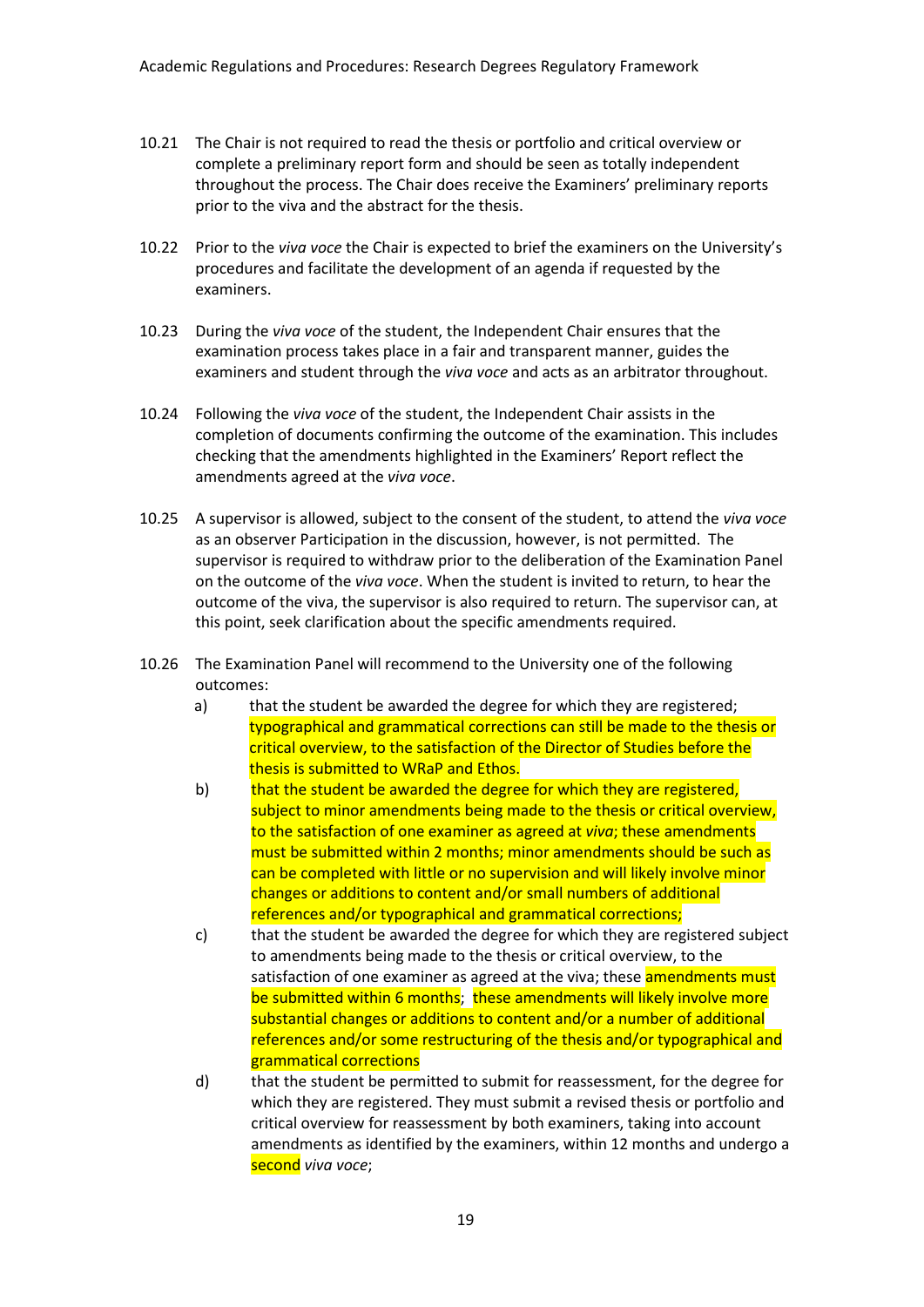- e) that the student not be awarded the degree and not be permitted to be reassessed. In the case of a PhD by Prior Published or Creative Work a new submission would be considered providing that a minimum of two years had elapsed since the first application and that the new submission contains significant new material;
- f) where the student is registered for a doctorate, that the student be awarded the degree of MPhil with no further corrections;
- g) where the student is registered for a doctorate, that the student be awarded the degree of MPhil subject to amendments being made to the thesis or critical overview, to the satisfaction of one examiner as agreed at the viva, within 6 months;
- h) where the student is registered for a doctorate, that the student be permitted to submit for reassessment, for the degree of MPhil. They must submit a revised thesis or portfolio and critical overview for reassessment by both examiners, taking into account amendments as identified by the examiners, within 12 months and undergo a second *viva voce*;
- where a student is registered for MPhil, that the student be awarded a PhD, subject to written confirmation from the examiners that the thesis has met the standards of the PhD.
- 10.27 Decisions (f) –(h) should only be considered when the examiners determine that a student has not reached the standard required for the award of a doctorate and will not be able to do through amendments or revision in the maximum timescales available but they are confident that the student already meets the standard for MPhil or will be able to do so through amendments or revision in the timeframes available. In these instances, examiners will have discretion to accept a thesis that is longer than that specified for MPhil in these regulations.
- 10.28 Following the *viva voce*, the Examination Panel must, when all examiners are in agreement, present a joint report and decision to the University relating to the award of the research degree being sought. The preliminary reports and joint decision of the examiners must together provide enough detailed observation on the scope and quality of the work undertaken to enable the University to be satisfied that the criteria for the award of the relevant degree have been met.
- 10.29 Where the degree has been awarded subject to completion of amendments, the reports must be accompanied by a definitive list of these amendments, all of which must have been raised during the viva.
- 10.30 In the case of reassessment, the report must be accompanied by an overview of the discussion held at the viva and suggestions of areas that require development in order for the student to meet the required level.
- 10.31 On receipt of the report, the student and Director of Studies will be given two weeks in which they can query or seek clarification about any of the amendments listed. A query must be made by the Director of Studies through the Research School, who will contact the examiner(s) on their behalf. No further contact between student/ supervisor and examiner is permitted after this time.
- 10.32 When the examiners are not in agreement, they must submit separate reports and recommendations to the University.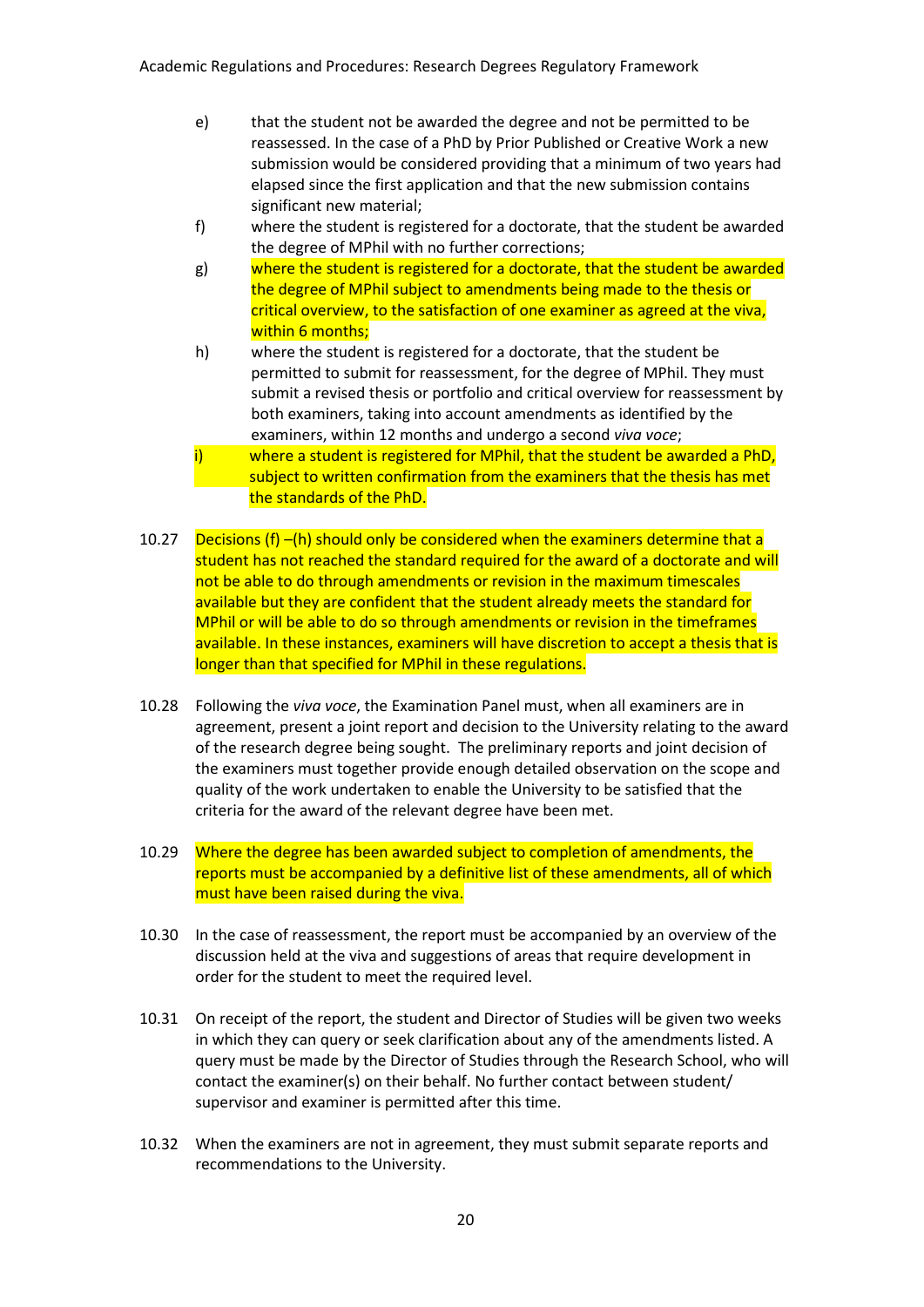- 10.33 When it is decided, on the recommendation of the examiners, that the degree be not awarded and that no reassessment be permitted, the examiners are required to prepare an agreed statement of the deficiencies of the thesis or portfolio and critical overview and give the reasons for their decision, to be forwarded to the student by the University. This report will also be shared with the Chair of RDB and Vice Chancellor.
- 10.34 The Independent Chair will, where possible, facilitate a decision of the examiners on the day of the viva. Where a decision cannot be reached, a decision about the award will be passed to the Research Degrees Board, who will make a decision on how to proceed. This may be to accept a majority recommendation provided that majority recommendation has been supported by at least one External Examiner or require the appointment of an additional External Examiner in accordance with the procedures approved for the appointment of examiners.

#### **11. Re-assessment**

- 11.1 Only one opportunity for reassessment of the thesis or portfolio and critical overview shall be allowed.
- 11.2 The Examination Panel will re-assess the revised thesis. This will be followed by a second *viva voce*.
- 11.3 The Examination Panel shall recommend to the University one of the following outcomes:
	- a) that the student be awarded the degree for which they are registered; typographical and grammatical corrections can still be made to the thesis or critical overview, to the satisfaction of the Director of Studies before the thesis is submitted to WRaP and Ethos.
	- b) that the student be awarded the degree for which they are registered, subject to minor amendments being made to the thesis or critical overview, to the satisfaction of one examiner as agreed at *viva*; these amendments must be submitted within 2 months; minor amendments should be such as can be completed with little or no supervision and will likely involve minor changes or additions to content and/or small numbers of additional references and/or typographical and grammatical corrections;
	- c) that the student be awarded the degree for which they are registered subject to amendments being made to the thesis or critical overview, to the satisfaction of one examiner as agreed at the viva; these **amendments must** be submitted within 6 months; these amendments will likely involve more substantial changes or additions to content and/or a number of additional references and/or some restructuring of the thesis and/or typographical and grammatical corrections
	- e) that the student not be awarded the degree and not be permitted to be reassessed. In the case of a PhD by Prior Published or Creative Work a new submission would be considered providing that a minimum of two years had elapsed since the first application and that the new submission contains significant new material;
	- f) where the student is registered for a doctorate, that the student be awarded the degree of MPhil with no further corrections;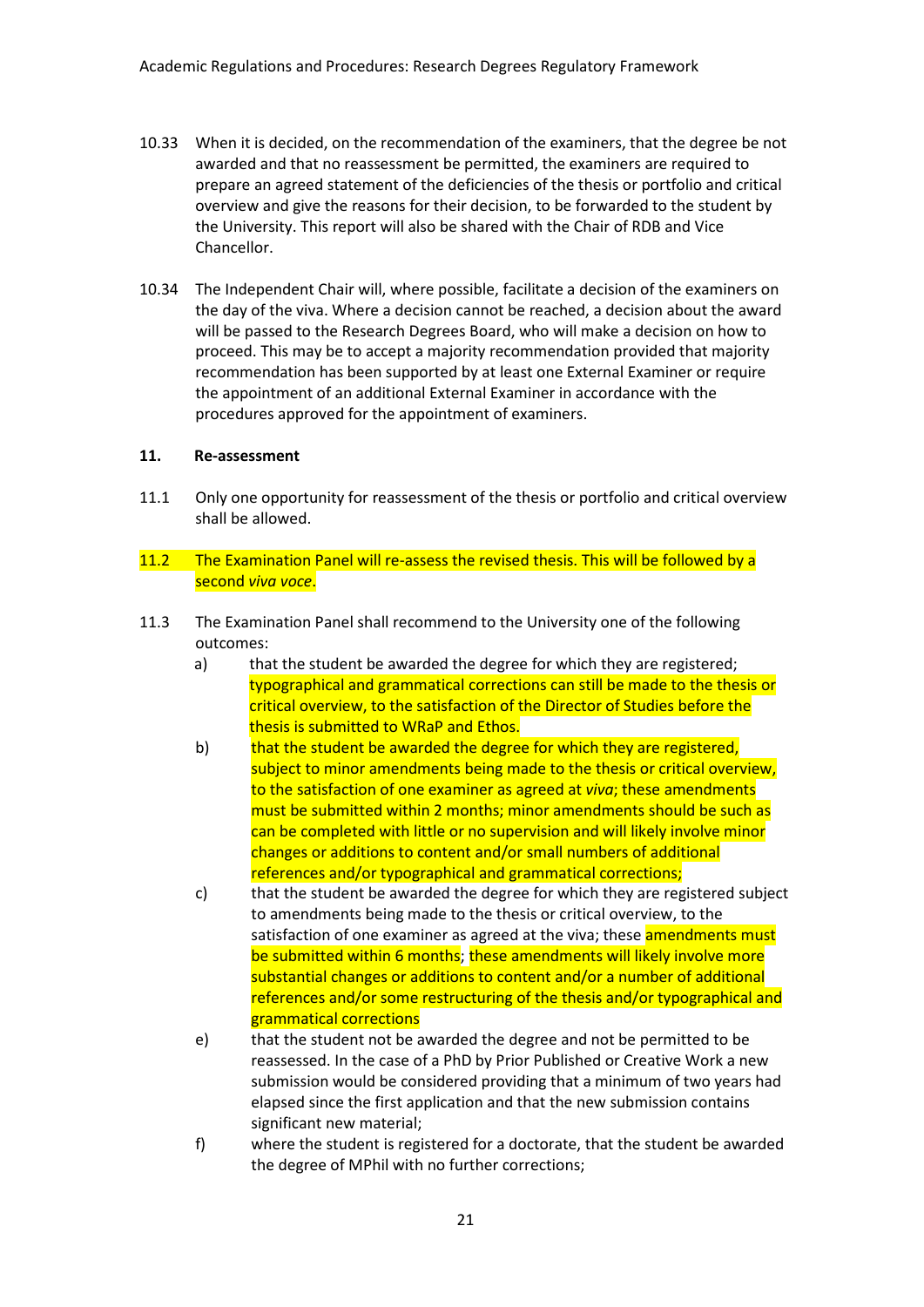g) where the student is registered for a doctorate, that the student be awarded the degree of MPhil subject to amendments being made to the thesis or critical overview, to the satisfaction of one examiner as agreed at the viva, within 6 months;

### **12. Academic Misconduct**

12.1 Academic Misconduct is defined by the University as any attempt to gain an unfair advantage in an assessment or assisting another student to gain an unfair advantage in an assessment. See [Procedures for investigation of cases of alleged Academic](http://www.worcester.ac.uk/registryservices/documents/Proceduresforinvestigationofallegedacademicmisconduct.pdf)  [Misconduct.](http://www.worcester.ac.uk/registryservices/documents/Proceduresforinvestigationofallegedacademicmisconduct.pdf)

### **13. Mitigating circumstances**

13.1 If a student believes that their performance, absence or non-submission of work in an item of assessed work was due to illness or other valid reasons, the student may submit a claim under procedures approved by Academic Board. See [Procedure for](http://www.worcester.ac.uk/registryservices/documents/Proceduresformitigatingcircumstances.pdf)  [Dealing with claims of Exceptional Mitigating Circumstances.](http://www.worcester.ac.uk/registryservices/documents/Proceduresformitigatingcircumstances.pdf)

### **14. Awards**

- 14.1 An award of the University will be made when the following conditions are satisfied:
	- a) the student was a registered student of the University or was registered as a student for the award of the University by a partner organisation at the time of their assessment for an award and has paid the appropriate fee to the University
	- b) details of the student's full name, date of birth, programme and the award for which he or she is a student have been recorded by the University;
	- c) satisfactory confirmation has been received that the student has completed a programme of research approved as leading to the award being recommended;
	- d) the award has been recommended by an Examination Panel including the requisite number of approved external examiners for the programme of research and/or the award;
	- e) the recommendations of the external examiners has been received in writing.
- 14.2 The following awards will be available to students who meet the following minimum requirements at the levels shown or at a research level:

| Award                                          | Requirement                                                                                              |
|------------------------------------------------|----------------------------------------------------------------------------------------------------------|
| <b>MPhil</b>                                   | Minimum of 40 credits at Level 7 and a<br>thesis that meets the requirements at<br>level 7.              |
| <b>PhD</b>                                     | Minimum of 40 credits at Level 7 and a<br>thesis that meets the requirements at<br>Level 8               |
| <b>PhD by Prior Published or Creative Work</b> | Outputs and critical overview document<br>that meets the requirements at Level 8                         |
| <b>Professional Doctorate</b>                  | Minimum of 180 credits at Level 7 and<br>360 credits at Level 8 including 270<br>credits from the thesis |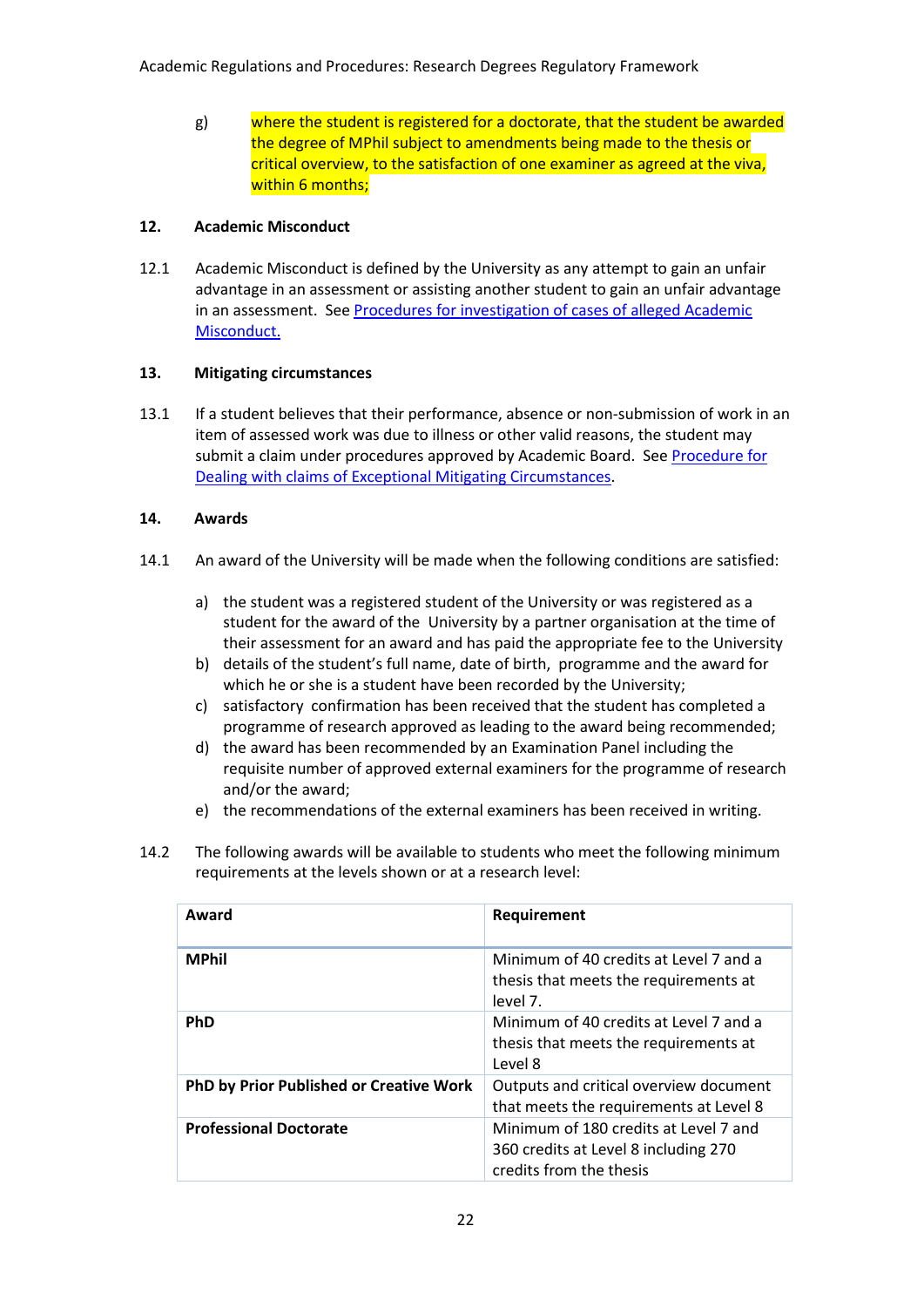- 14.3 The award recommended by a Board of Examiners will normally be that for which the student is registered, specified in the approved programme specification, for which the student has fulfilled the requirements. There may be occasions where the Board of Examiners recommends the student be awarded a research or lower award from that for which the student is registered.
- 14.4 A posthumous award may be awarded to a deceased research degree student who has submitted their thesis for examination or who has successfully completed their examination and was in the process of completing amendments.
- 14.5 If the student was close to completion but had not submitted work for examination, an application for consideration for a posthumous award must be made by the students Supervisory Team with the permission of the student's family or next of kin, in writing to the Academic Registrar for consideration by the Deputy Vice Chancellor.
- 14.6 Where there is sufficient evidence of the student's research to demonstrate that the candidate would have reached the standard required for the award in question the Pro Vice Chancellor Academic will approve that a posthumous award be made.
- 14.7 A posthumous award will normally be the named award, as appropriate.

#### **15. Award titles**

15.1 The titles of the award will be:

| Award                         | <b>Award Title</b>        |
|-------------------------------|---------------------------|
| <b>MPhil</b>                  | <b>Thesis Title</b>       |
| <b>PhD</b>                    | Thesis or Portfolio Title |
| <b>Professional Doctorate</b> | Course Title              |

#### **16. Publication of Results**

- 16.1 The Research School is responsible for the publication of official results to students following the meeting of the Boards of Examiners. Publication of taught module results will be made electronically via the secure student portal (SOLE) and will include access to individual module results, the progression decision and the award agreed by Boards of Examiners.
- 16.2 If students do not satisfy some or all of the assessment requirements, the Research School will communicate the decision of the Board of Examiners.
- 16.3 It is the student's responsibility to ascertain their results.
- 16.4 Results will be withheld from students if they have outstanding obligations to the University, or are the subject of an allegation of a breach of discipline as follows: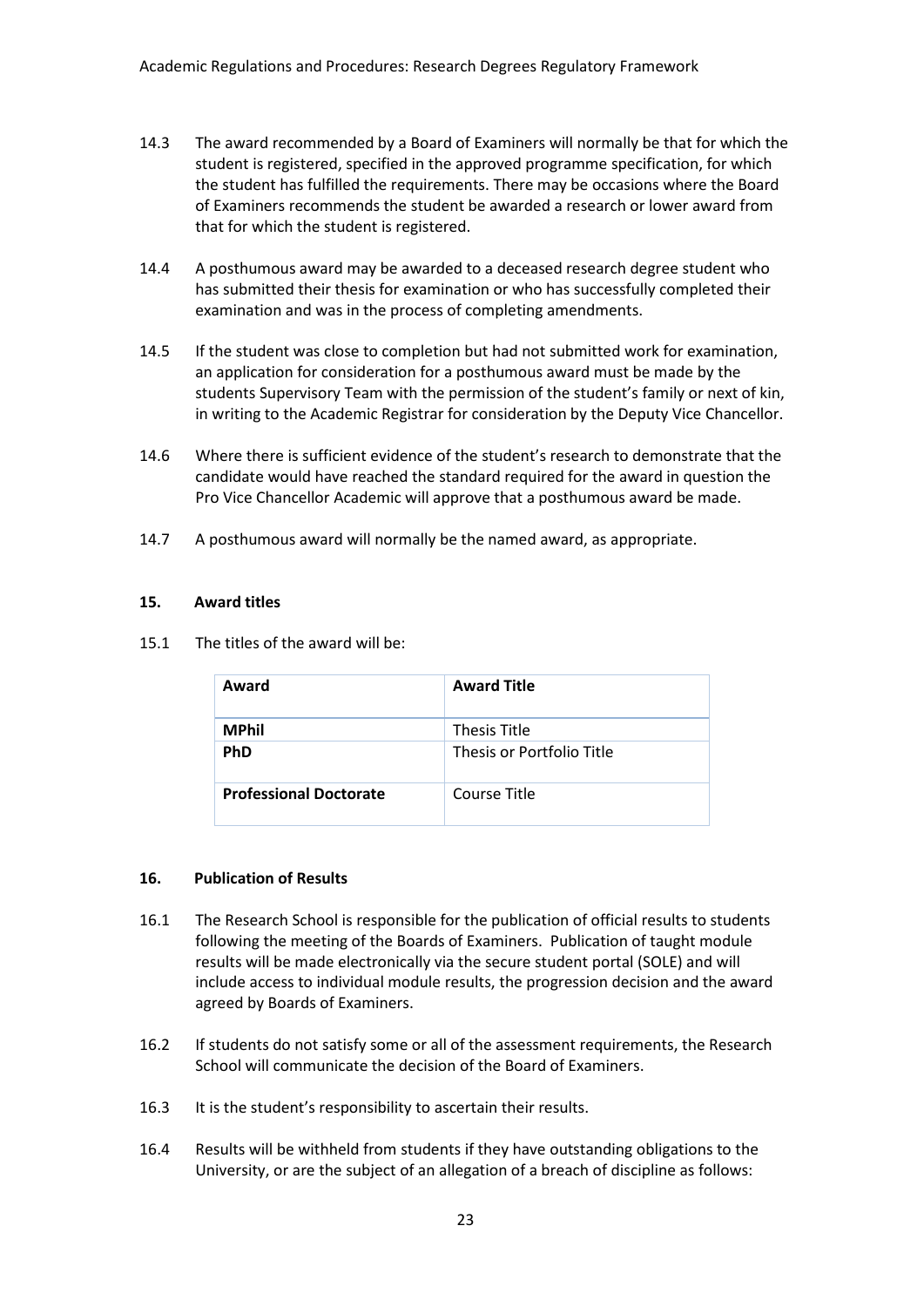- a) students who are at the end of the final year of their programme will neither receive their degree transcripts nor be supported by a University reference until the obligation is discharged;
- b) registration for the next stage of the programme will be denied to a student who has an outstanding obligation to the University at the start of the next stage;
- c) the award concerning a student who is subject of an allegation of breach of discipline will be withheld until the allegation has been determined and any consequent action discharged.

# **17. Appeals against the decisions of Board of Examiners**

- 17.1 Students will be allowed to appeal against the decisions of Boards of Examiners on the following grounds:
	- a) a material administrative error in the conduct of the assessment process or in the recording, transcription or reporting of assessment results;
	- b) an error by the Board of Examiners who did not act in accordance with the relevant regulations and procedures;
	- c) some other material irregularity relevant to the assessment(s) concerned which has substantially prejudiced the results of the assessment;
- 17.2 Disagreement with the academic judgement of an Examination Board in assessing the merits of an individual piece of work, or in reaching any assessment decision based on the marks, grades or other information relating to a student's performance cannot in itself constitute grounds for appeal.
- 17.3 Appeals must be submitted and considered according to the Procedures approved by Academic Board. Se[e Student Academic Appeals Procedures.](http://www.worcester.ac.uk/registryservices/documents/ProceduresforAppeals.pdf)

## **18. Certification and Transcripts**

- 18.1 A Certificate and transcript will be issued to all students who receive an award.
- 18.2 Transcripts are also issued on request to students who have completed part of a programme of study.
- 18.3 The award certificate issued by the University will record:
	- a) the name of the University;
	- b) the student's name;
	- c) the date of the award;
	- d) the title of the course (if any) as approved by the Academic Board for the purposes of the certificate;
	- e) the certificate shall bear the signatures of the Vice Chancellor and of the Academic Registrar.
- 18.4 The transcript will be signed on behalf of Academic Board by the Registrar or by some other person authorised by the Registrar to do so.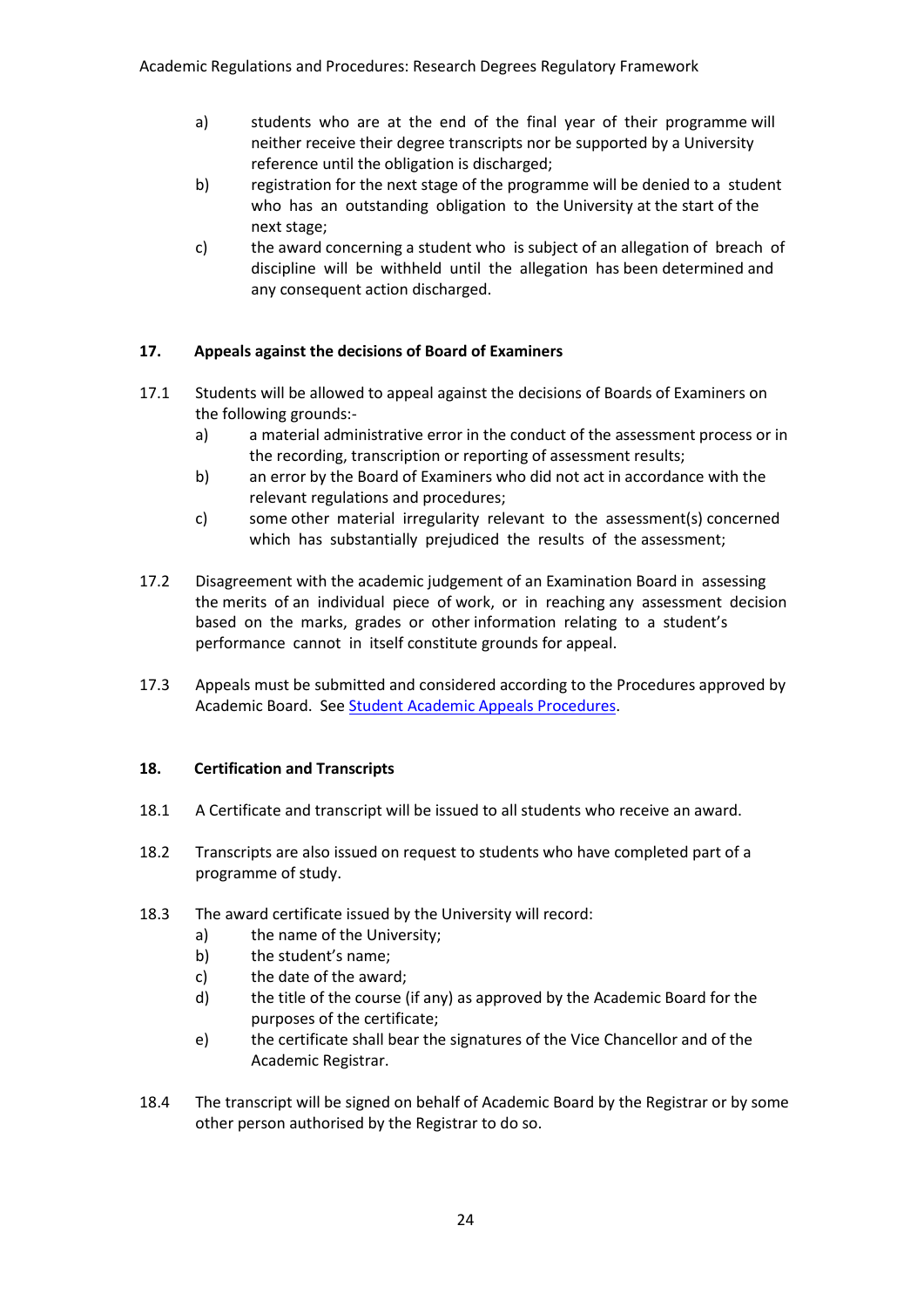#### **19. Withdrawal and Temporary Withdrawal**

19.1 Once a student has registered on a programme of studies, the student is expected to complete that programme within the normal registration periods unless the student withdraws of temporary withdraws from his/her studies.

### **Withdrawal**

- 19.2 A student who wishes to withdraw from the University should initially meet with the Course Leader and then complete the withdrawal form.
- 19.3 The withdrawal comes into effect from the date the student submits the formal notification of withdrawal. In exceptional cases, the Chair of RDB may permit the effective withdrawal date to be backdated.
- 19.4 Acceptance of a Withdrawal Form will terminate the student's registration in both the programme of study and any modules associated with it. A student who has withdrawn will have no right or expectation of re-admission to the University.
- 19.5 The student's tuition fee will be based on liability periods and the annual fee charged for the period of registration until the date of withdrawal in accordance with the Tuition Fee Policy. In all cases, any unpaid balance of fees will become due immediately.
- 19.6 A student who is withdrawn/excluded from the University for poor attendance or non-engagement in studies will need to reapply to the University. The student may not normally be re-admitted until a period of at least twelve months has elapsed.

#### **Temporary withdrawal**

- 19.7 A student may request to withdraw from the University temporarily, normally on health or personal grounds. Requests for a period of temporary withdrawal, supported by medical evidence if appropriate, should be discussed with the supervisory team and then submitted to the Chair of Research Degrees Board on the request for temporary withdrawal form.
- 19.8 The temporary withdrawal comes into effect from the date the University is notified of the student's wish to withdraw temporarily on the form. In exceptional cases, the Chair of RDB may permit the effective temporary withdrawal date to be backdated.
- 19.9 The University may require a student to withdraw temporarily where the University is satisfied that a period of withdrawal is in the best academic interests of the student.
- 19.10 A student can only seek temporary withdrawal for a maximum of 12 consecutive months (full time) or 24 months (part time) in any single request and normally 12/18 months in total during their programme. The student may request shorter periods with a minimum of 1 month.
- 19.11 Students are not permitted to attend supervision meetings, Researcher Development Workshops, modules or submit reassessment items during a period of temporary withdrawal. Access to University IT facilities and the Library will not normally continue during a period of temporary withdrawal.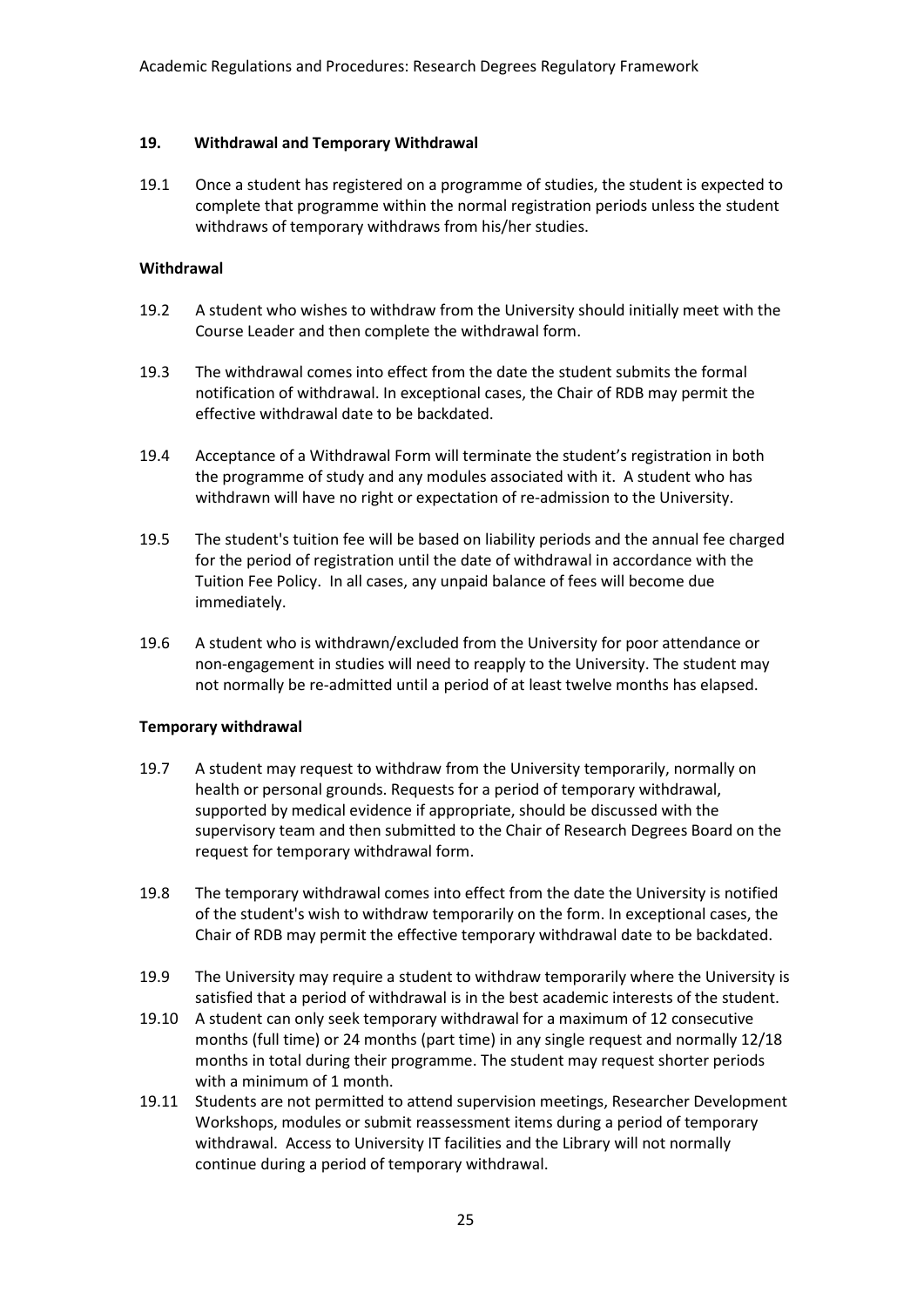- 19.12 The student's tuition fee will be based on liability periods and the annual fee charged for the period of registration until the date of temporary withdrawal in accordance with the Tuition Fee Policy. In all cases, any unpaid balance of fees will become due immediately.
- 19.13 Return to the University following a period of temporary withdrawal may be subject to conditions. Any conditions will be set out when the request to withdraw temporarily is approved. If these conditions have not been met at the point of return to the University, the student will not be allowed to re-register without the written agreement of the Chair of RDB.
- 19.14 The Research Degrees Board would not normally expect a student to request (or their supervisory team to approve a request for):
	- I. temporary withdrawal from their studies for a period that would take them beyond 12 *consecutive* months;
	- II. temporary withdrawal from their studies for a period that would take them beyond 12 months *in total* during their programme of study for a full-time student and beyond 18 months *in total* for a part-time student;
	- III. 3 or more periods of temporary withdrawal within any 24 month period even where the total period requested is no more than 12 months for a full-time student or no more than 18 months for a part-time student or the requests do not include a period of more than 12 consecutive months;
	- IV. temporary withdrawal 6 months or less before their maximum completion date.
- 19.15 A student returning from a period of temporary withdrawal of registration shall be subject to the regulations that apply at the time of re-registration.

## **20. Interpretation**

20.1 These regulations should be interpreted using the terminology above. In cases of dispute these regulations will be interpreted by the Academic Board.

Version reference: KP/RDRF/1.12 Date document was approved and comes into effect: 1 September 2021 Author of the document: Helen Tabinor/ Kevin Pickess Date document is due for review: 1 August 2024 Date document checked for Accessibility: 1 August 2021

Revision History

For revisions prior to Academic Year 2016/17 please refer to Version 1.6 of the RRF

| <b>Committee</b> | Date            | Change                     |
|------------------|-----------------|----------------------------|
| Academic Board   | 7 July 2021     | Minor amendments [AB20-54] |
| (v1.12)          |                 |                            |
| Academic Board   | 1 July 2020     | Minor amendments [AB19-61] |
| (v1.11)          |                 |                            |
| Academic Board   | 29 January 2020 | Minor amendments [AB19-25] |